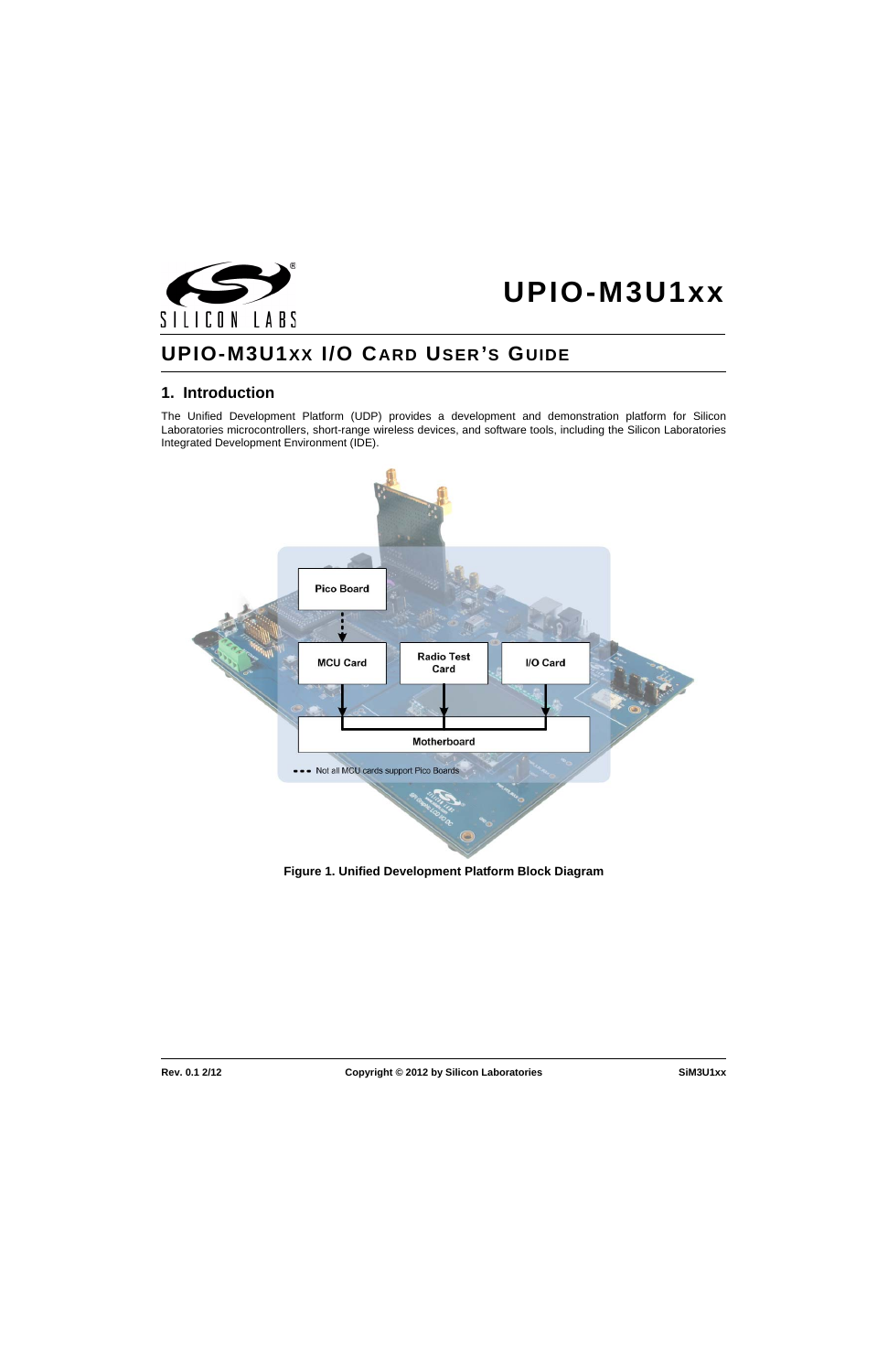# **UPIO-M3U1xx**

### **2. Relevant Documents**

This document provides a hardware overview for the Unified Development Platform (UDP) system SiM3U1xx I/O card. Additional information on the UDP system can be found in the documents listed in this section.

### **2.1. Motherboard User's Guide**

The UDP Motherboard User's Guide contains information on the motherboard features and can be found at [www.silabs.com/udp](http://www.silabs.com/udp).

### **2.2. Card User's Guides**

The UDP MCU, I/O, and radio test card User's Guides can be found at [www.silabs.com/udp](http://www.silabs.com/udp).

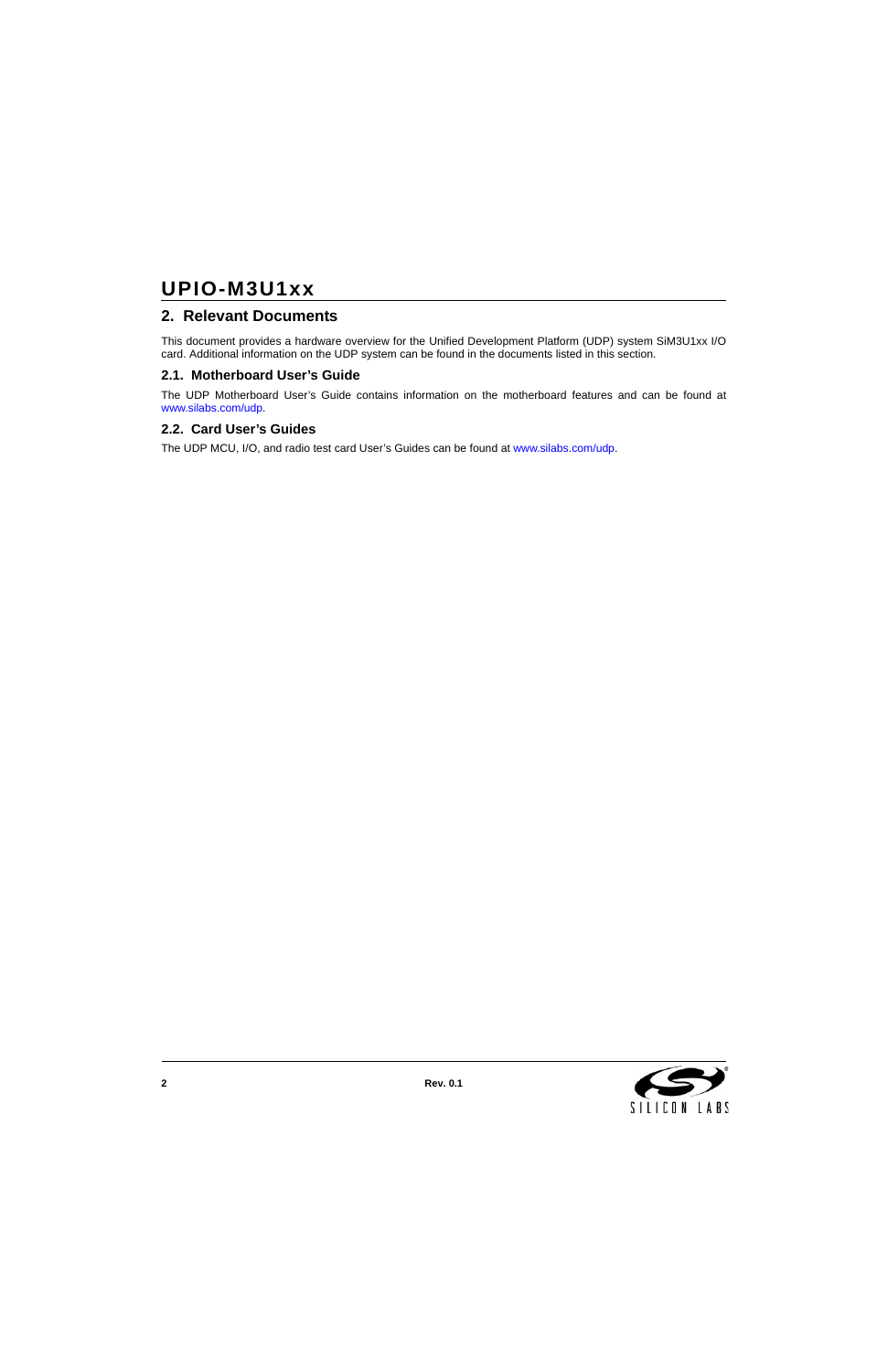### **3. Hardware Setup**

Refer to [Figure 2](#page-2-0) for a diagram of the hardware configuration

- 1. Connect an MCU card to the UDP motherboard slot.
- 2. Connect the I/O card to the UDP motherboard slot.
- 3. (Optional) Connect a radio test card to the radio test card slot in the UDP motherboard.
- 4. (Optional) Connect an EZLink card to the EZLink card slot in the UDP motherboard.
- 5. Connect the USB Debug Adapter to the 2x5 debug connector on the MCU card with the 10-pin ribbon cable.
- 6. Connect one end of the USB cable to the USB connector on the USB Debug Adapter.
- 7. Connect the other end of the USB cable to a USB Port on the PC.
- 8. Connect the ac/dc power adapter to power jack J20 on the UDP motherboard. The board can also be powered from the J16 USB or J1 mini USB connectors.
- 9. Move the S3 power switch on the UDP motherboard to the ON position.

#### **Notes:**

- Use the Reset button in the IDE to reset the target when connected using a USB Debug Adapter.
- Remove power from the target board and the USB Debug Adapter before connecting or disconnecting the ribbon cable from the target board. Connecting or disconnecting the cable when the devices have power can damage the device and/or the USB Debug Adapter.
- The MCU card can be used alone without the motherboard. However, the motherboard must be powered if an MCU card is connected.



**Figure 2. Hardware Setup using the Unified Development Platform**

<span id="page-2-0"></span>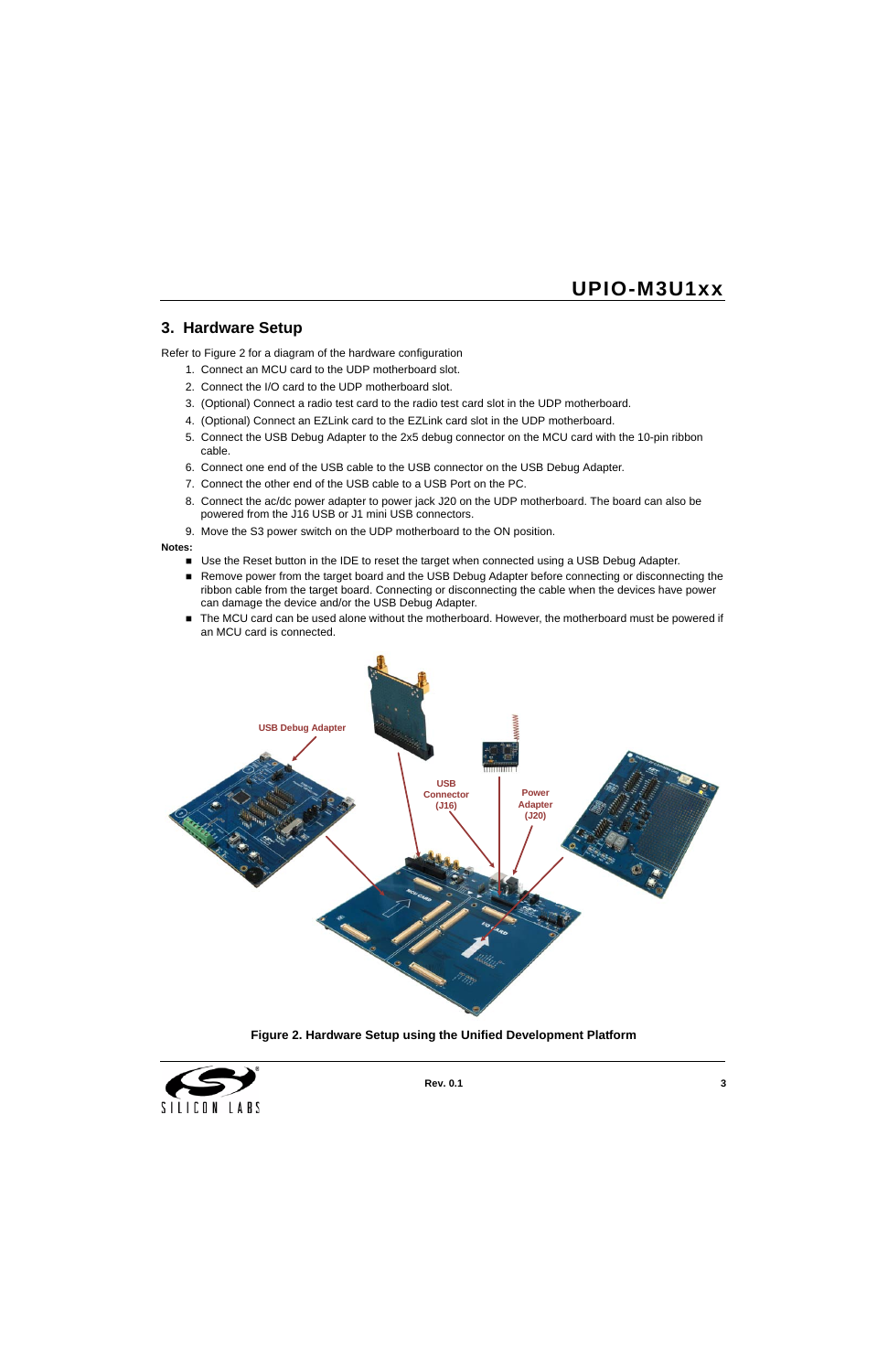### **4. UPIO-M3U1xx I/O Card Overview**

The SiM3U1xx I/O card expands the development hardware of the SiM3U1xx or SiM3C1xx devices. The card connects to the I/O Card expansion slot on the UDP motherboard and provides complete access to the MCU resources. Each expansion board has a unique ID that can be read out of an EEPROM or MCU on the board, which enables software tools to recognize the connected hardware and automatically select the appropriate firmware image.

[Figure 3](#page-3-0) shows the SiM3U1xx I/O card.



**Figure 3. UPIO-M3U1xx I/O Card**

<span id="page-3-0"></span>[Figure 4](#page-4-0) highlights some of the features of the SiM3U1xx I/O card.

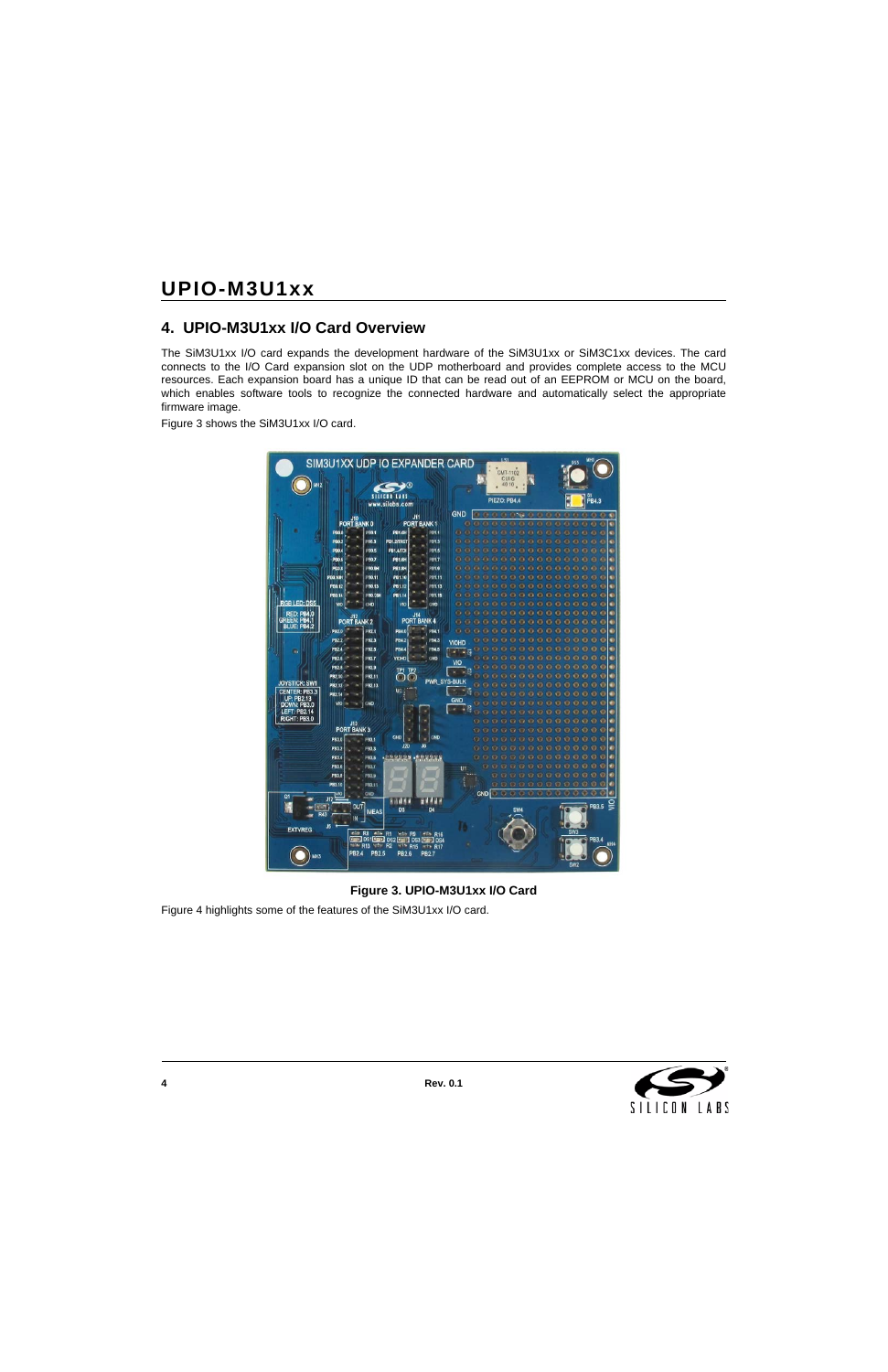

### <span id="page-4-0"></span>**4.1. 7-Segment Displays**

The I/O card has two 7-segment displays driven by a Silicon Labs C8051F990 MCU. The C8051F990 is powered by the UDP motherboard and communicates to a UDP MCU card via I2C through the UDP connector.

Debug connections to the C8051F990 are available via the J8 header. [Table 2](#page-5-0) shows the header connections.

| Table 1. J8 Header Connections |
|--------------------------------|
|--------------------------------|

| <b>J8 Pin Number</b> | <b>J8 Pin Description</b>        |
|----------------------|----------------------------------|
|                      | C8051F990 VDD pin (PWR_SYS_BULK) |
|                      | C8051F990 C2CK                   |
|                      | C8051F990 C2D                    |
|                      | GND                              |

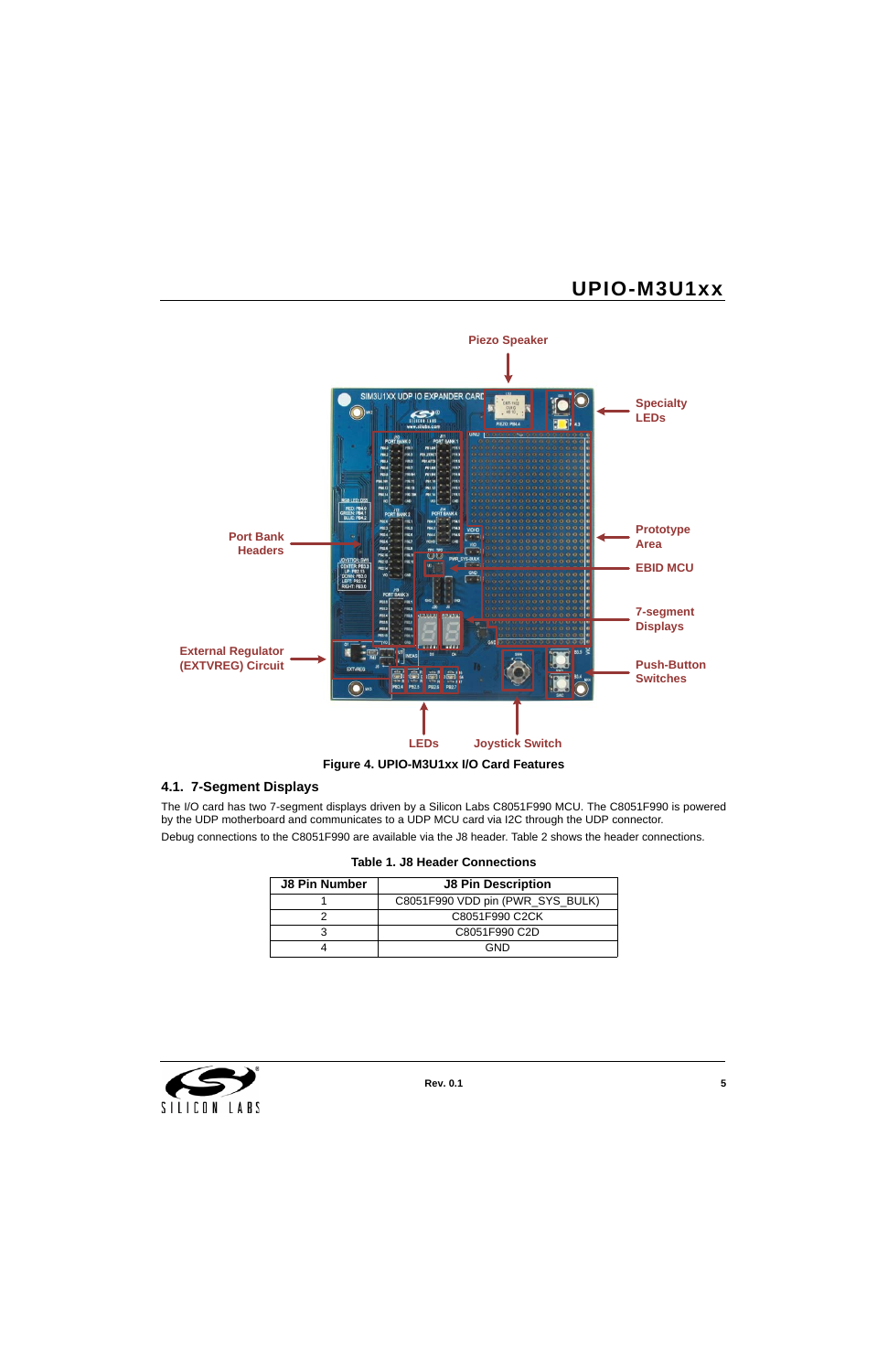### **4.2. Switches and LEDs**

<span id="page-5-0"></span>The I/O card has two push-button switches (SW2 and SW3) and six LEDs (DS1-5 and D1). The switches are normally open and pull the port pin voltage to ground when pressed. DS5 integrates a red, green and blue LED into a single component. D1 is a bright white LED. [Table 2](#page-5-0) shows the port pin connections.

| SW or LED                | <b>GPIO Pin</b>   |
|--------------------------|-------------------|
| Push-Button Switch (SW2) | PB3.4             |
| Push-Button Switch (SW3) | PB3.4             |
| Red LED (DS1)            | PB <sub>2.4</sub> |
| Yellow LED (DS2)         | PB2.5             |
| Green LED (DS3)          | PB2.6             |
| Blue LED (DS4)           | PB2.7             |
| Red LED (DS5)            | PB4.0             |
| Green LED (DS5)          | PB4.1             |
| Blue LED (DS5)           | PB4.2             |
| Bright White LED (DS6)   | PB4.3             |

#### **Table 2. Switch and LED Connections**

### **4.3. Joystick Switch**

<span id="page-5-1"></span>The I/O card has five-position joystick switch (SW1). The joystick is normally open and pulls a port pin voltage to ground when the joystick placed in one of the five positions. [Table 3](#page-5-1) show the port pin connections to the joystick.

| <b>Joystick Position</b> | <b>GPIO Pin</b>    |
|--------------------------|--------------------|
| Center                   | PB3.3              |
| Up                       | PB2.13             |
| Down                     | PB3.0              |
| Left                     | PB <sub>2.14</sub> |
| Right                    | PB3.1              |

#### **Table 3. Joystick Switch Connections**

### **4.4. Piezo Buzzer**

The I/O card has a piezo buzzer (LS1) connected to PB4.4 that resonates audibly when the voltage input is toggled periodically.

### **4.5. External Regulator Circuit**

The I/O card has a BJT transistor connected to four port pins to implement a regulator circuit with the SiM3U1xx EXTVREG module. The positive supply to the circuit can be 5 V from the UDP motherboard or PB3.8. PB3.9 connects to the negative supply and the collector of the BJT. The positive and negative supply are used to create a voltage drop across R42 to regulate the collector current.

PB3.10 is connected to the output of the regulator circuit and the emitter of the BJT. PB3.11 is connected the base of the BJT and enables and disables the regulator circuit.

### **4.6. EBID MCU**

The I/O card has a unique ID that can be read out from the Silicon Labs C8051F990 MCU (U2). This MCU enables software tools to recognize the connected hardware and automatically select the appropriate firmware image.

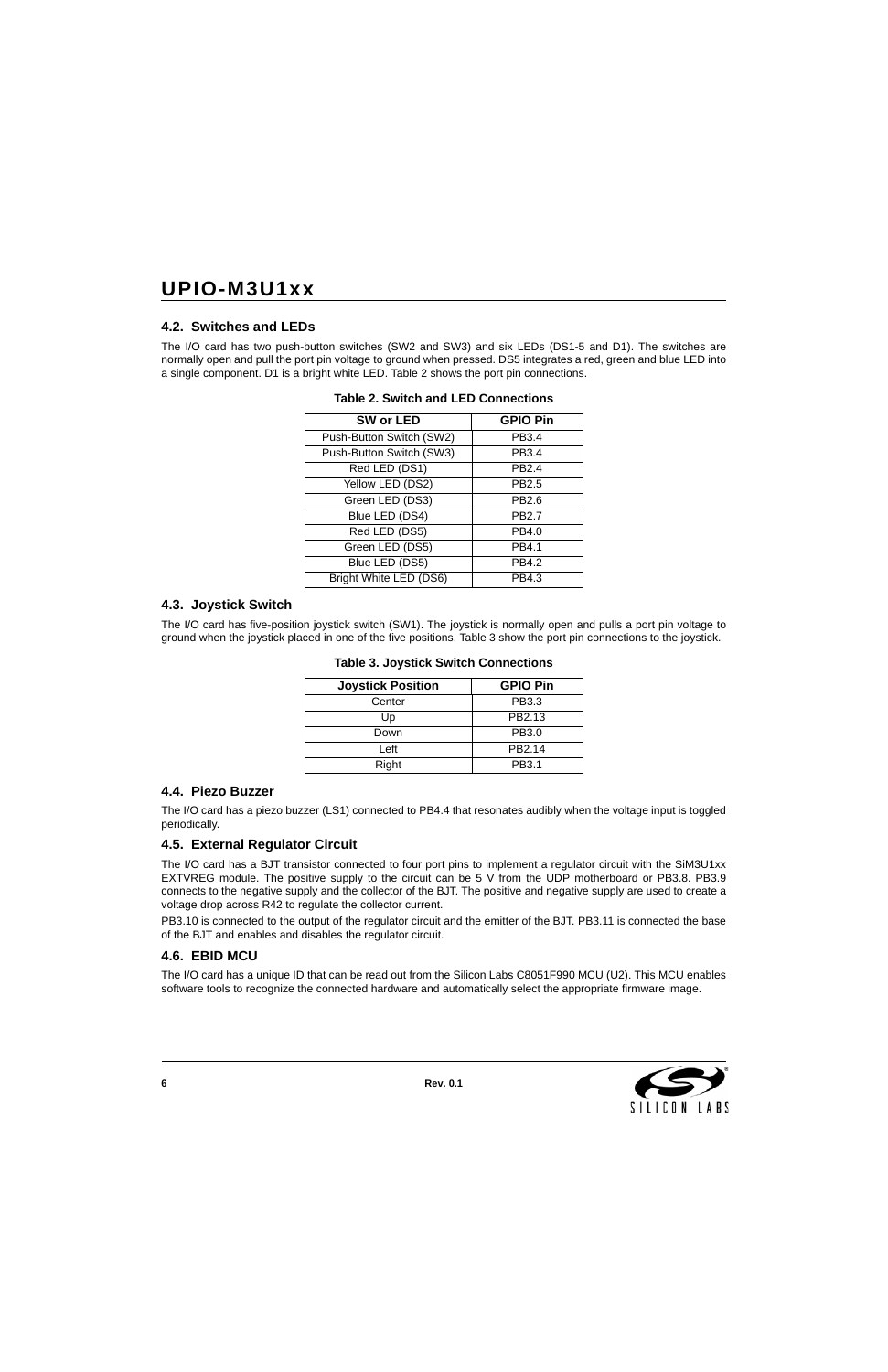### **5. Using the I/O Card with the UDP Motherboard**

### **5.1. Current Measurement**

The power measurement circuitry on the UDP motherboard consists of a Silicon Labs C8051F351 8051 MCU that measures both input voltage and current consumption of the MCU card, I/O expander, and radio test card. When using the I/O card, install a shorting block on the UDP Motherboard J15 and J13 connecting the two left pins together.



#### **Figure 5. Power Measurement Diagram**

#### **5.2. I/O Card Header Connections**

The I/O card has four connectors with 100 pins each. These 400 pins are directly tied to the UDP motherboard and MCU cards. These signals are named and designed to support a wide variety of features and applications, and the UPIO-M3U1xx card implements a subset of these connections.

The MCU cards and I/O cards are designed so that a maximum number of functions are shared between each card. This allows a particular type of I/O card to be shared amongst all MCU cards that connect to the same signals.

The I/O card slot includes the following components:

- J1 MCU card connector H1
- J2 MCU card connector H2
- J3 MCU card connector H3
- J4 MCU card connector H4

The UPIO-M3U1xx card implements the signals described in [Table 5](#page-14-0), [Table 6,](#page-17-0) and [Table 7](#page-20-0), [Table 8](#page-23-0) in the Appendix.

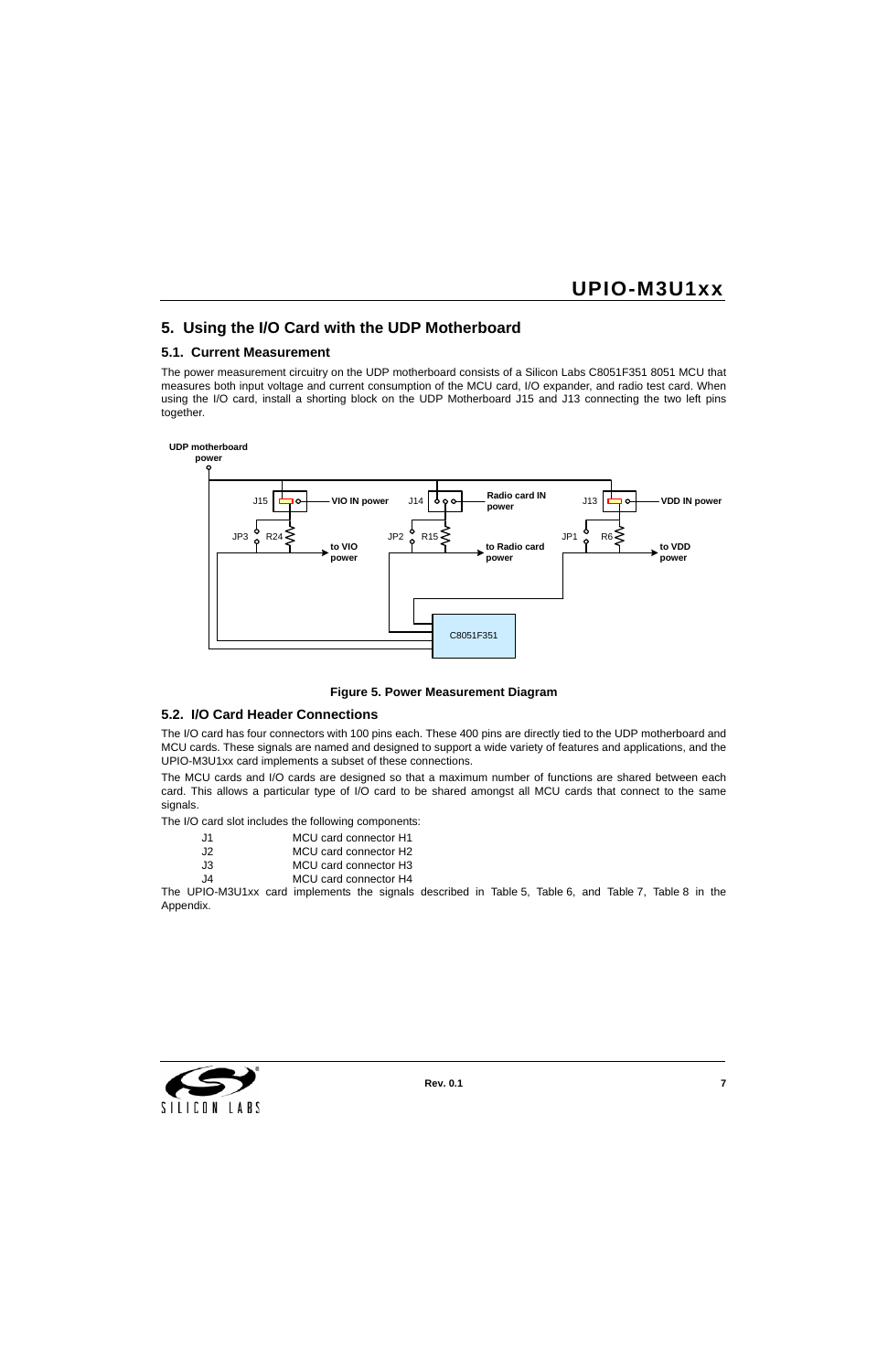### **5.3. Shorting Blocks: Factory Defaults**

The UPIO-M3U1xx I/O Card has a factory pre-installed shorting block on J5. [Figure 6](#page-7-0) shows the position of the factory default shorting block.

<span id="page-7-0"></span>

**Figure 6. Shorting Blocks: Factory Defaults**

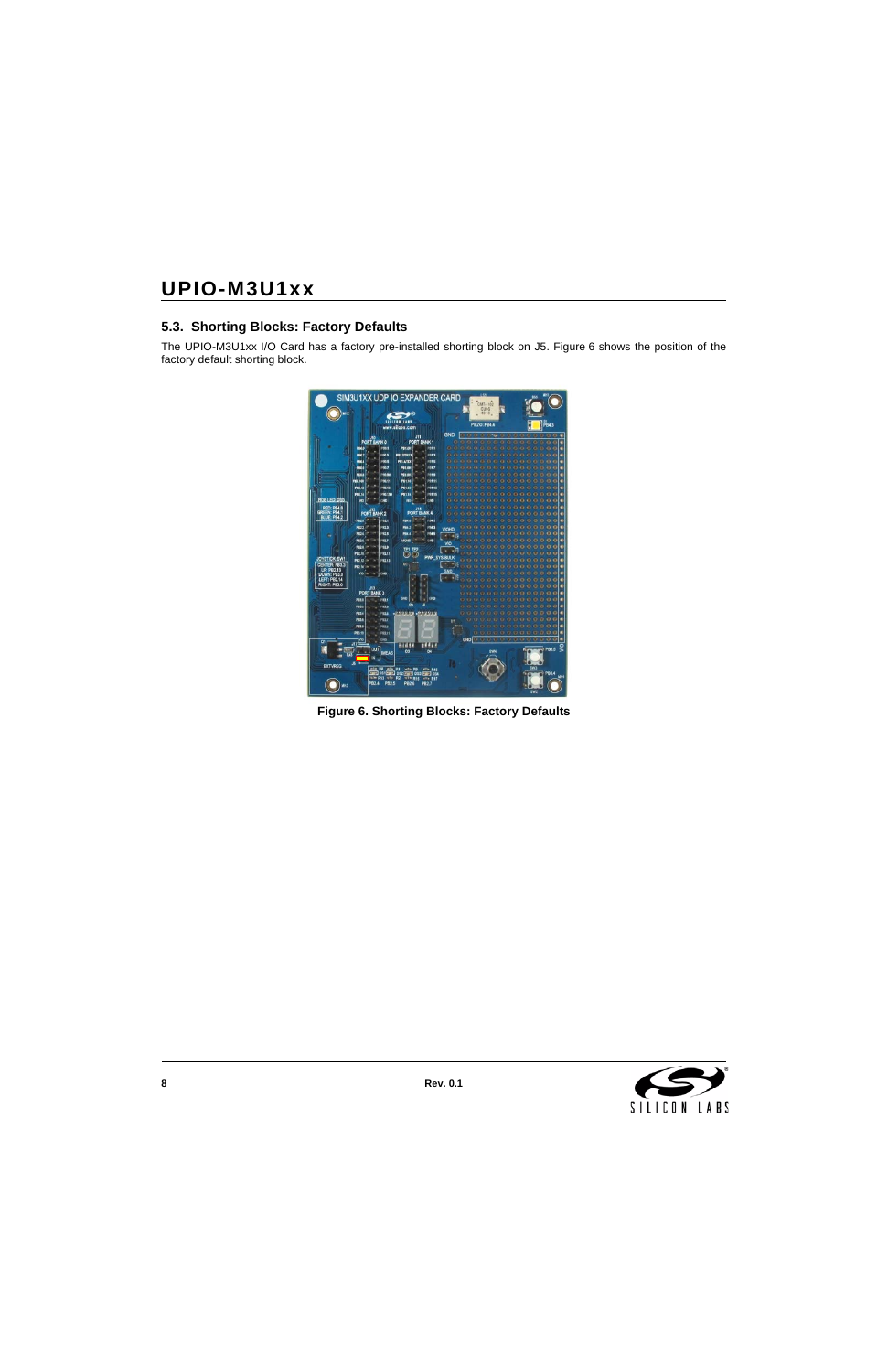# **6. Schematics**



Figure 7. UPIO-M3U1xx I/O Card Schematic (1 of 4) **Figure 7. UPIO-M3U1xx I/O Card Schematic (1 of 4)**

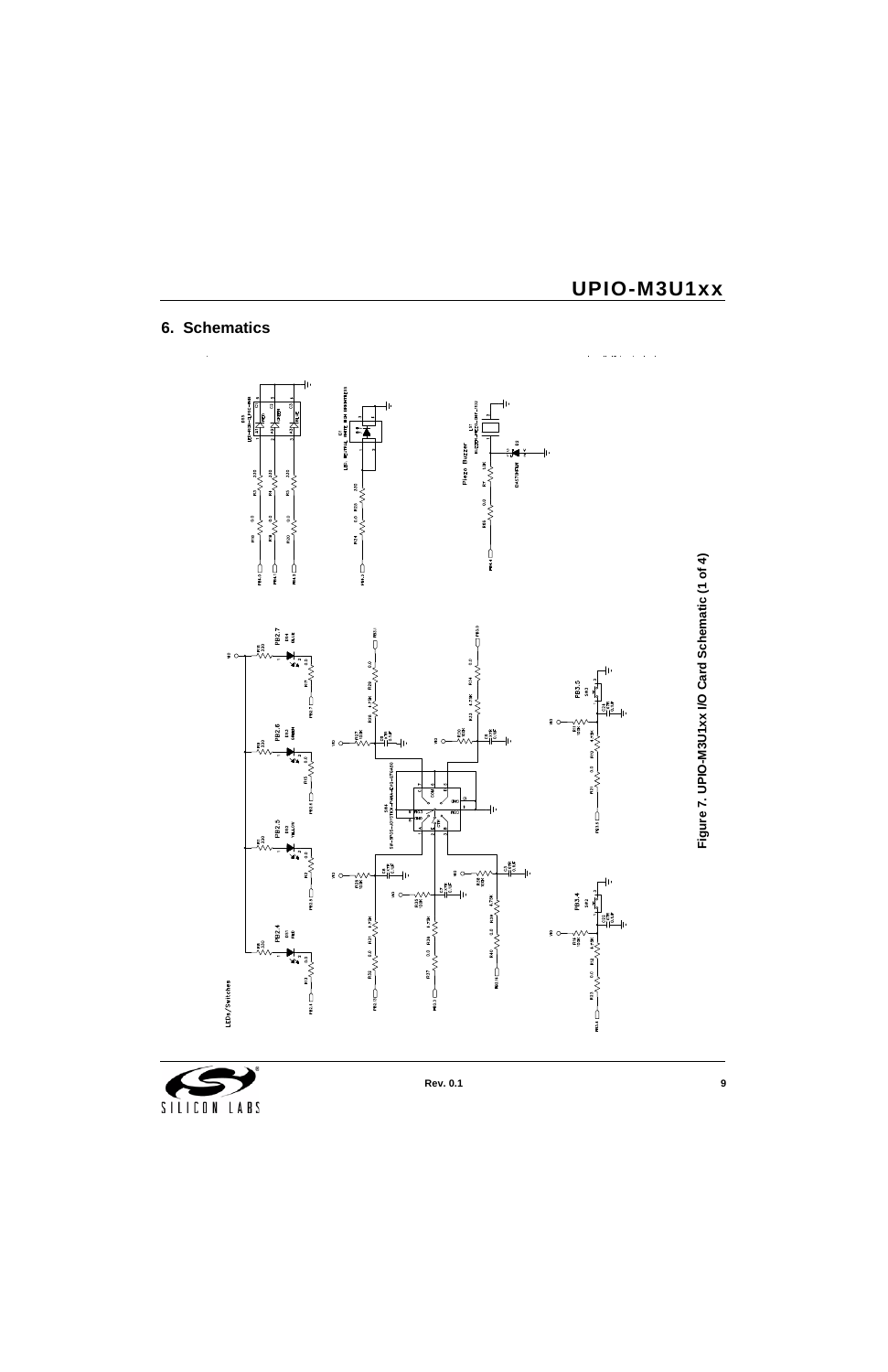

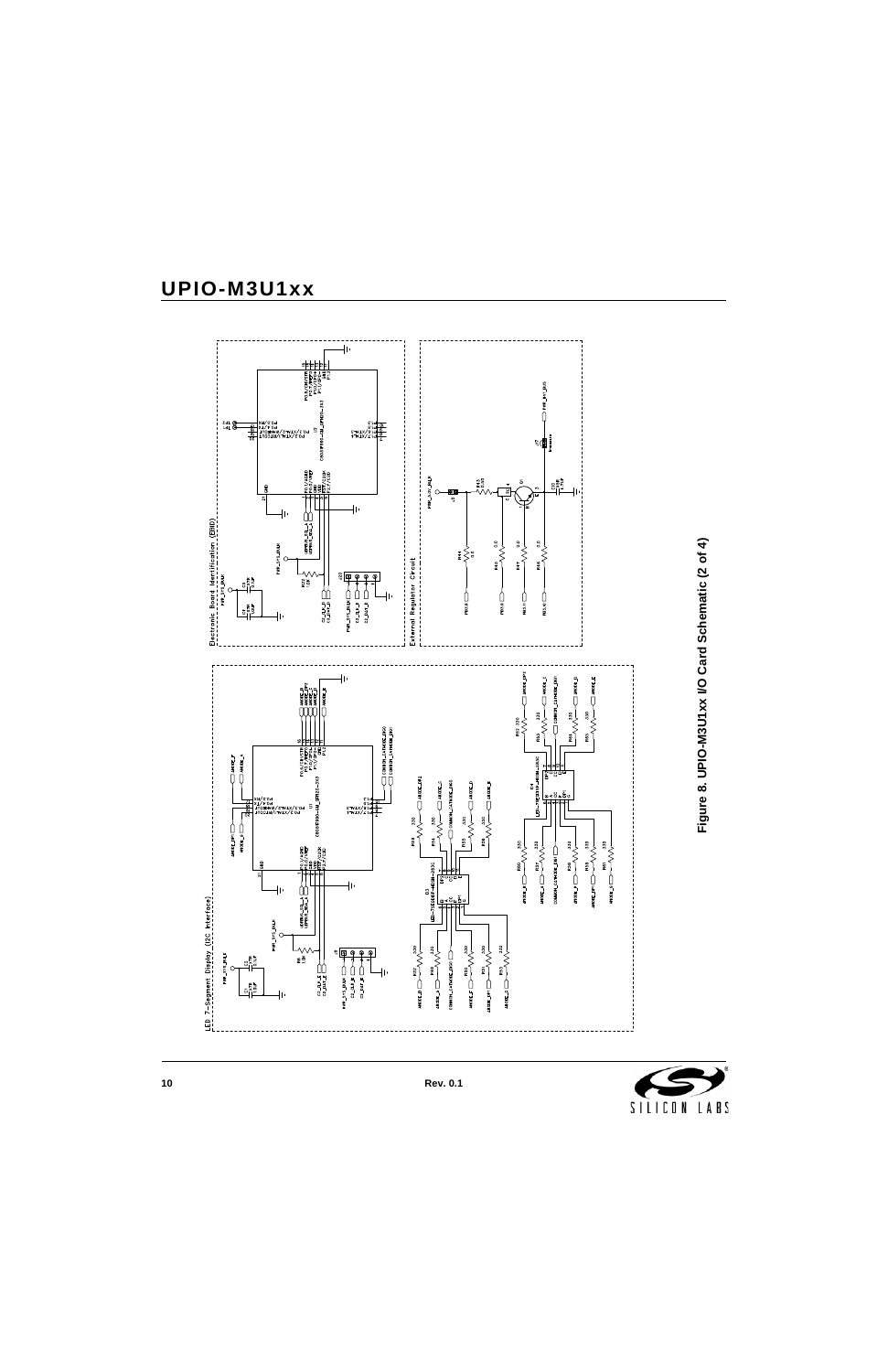

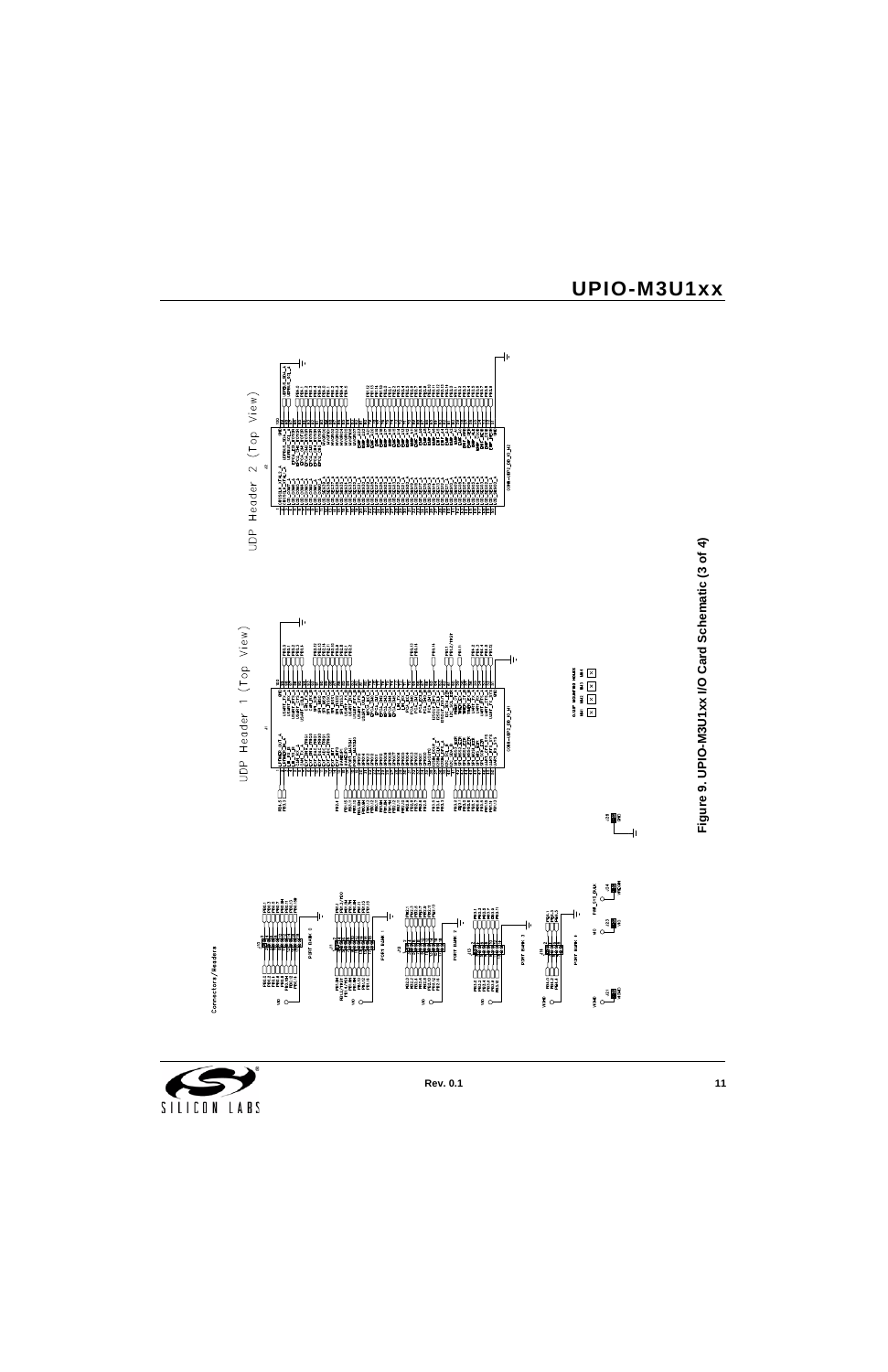

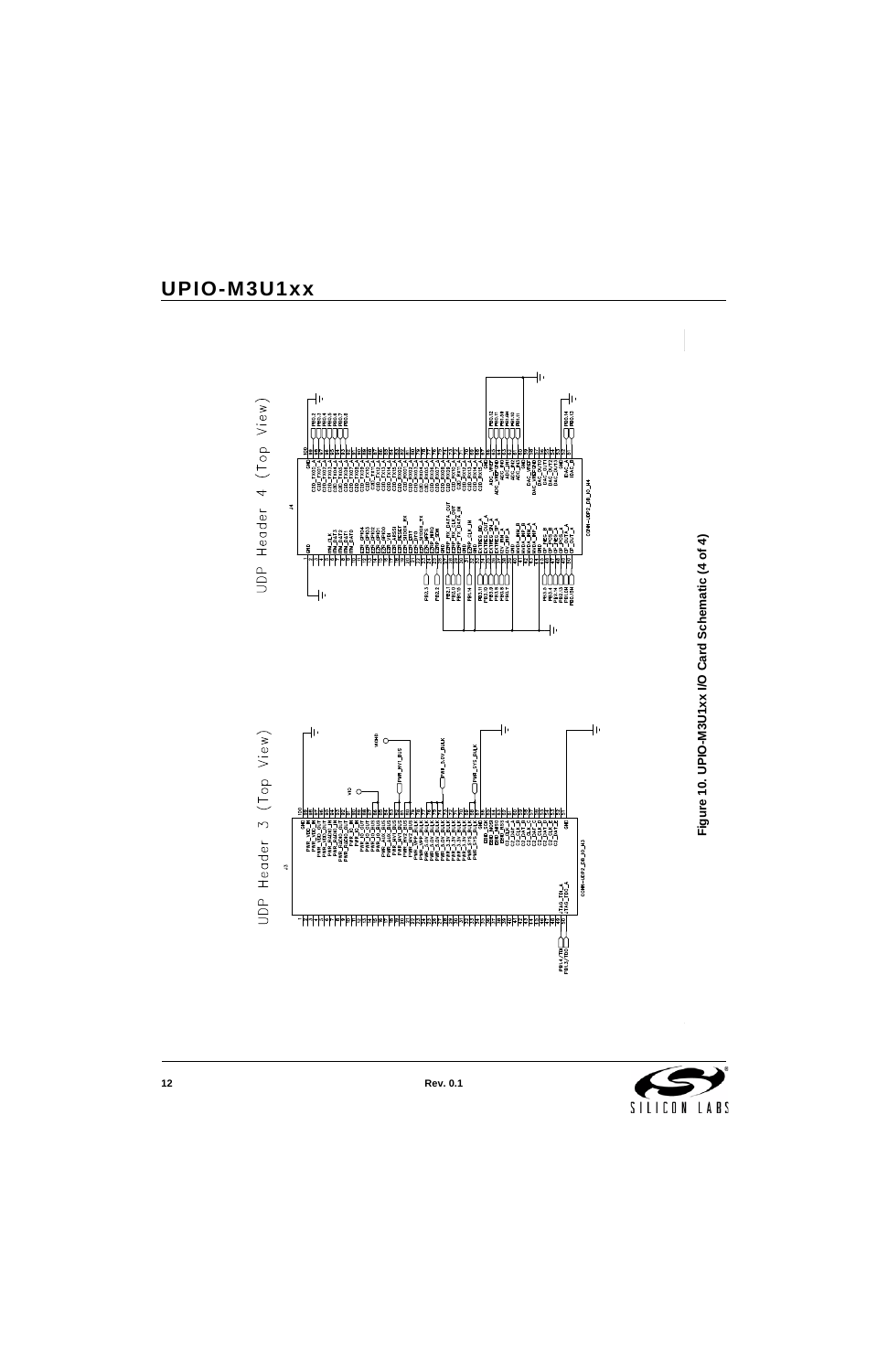## **7. Bill of Materials**

| Reference                                                               | <b>Part Number</b>           | <b>Source</b>                         | <b>Description</b>                                           |
|-------------------------------------------------------------------------|------------------------------|---------------------------------------|--------------------------------------------------------------|
| LS <sub>1</sub>                                                         | CMT-1102                     | <b>CUI Inc</b>                        | BUZZER, PIEZO, 25V(max), 4.1KHZ, SMD,<br><b>RoHS</b>         |
| $U1-2$                                                                  | C8051F990-GM                 | Silicon Labs                          | MIXED SIGNAL, MCU, QFN20-3X3, RoHS.                          |
| C2-3 C5-9<br>C22 C24                                                    | C0603C104J3RACTU             | Kemet                                 | CAP, 0.1UF, X7R, CERAMIC, 0603, 25V,<br>±5%, OR EQ, RoHS     |
| C1 C4                                                                   | C1608X7R1C105K               | <b>TDK Corporation</b>                | CAP CERAMIC, 1.0UF, X7R, 0603, 16V,<br>±10%, OR EQ, RoHS     |
| C10                                                                     | ECJ-1VB0J475M                | Panasonic ECG                         | CAP, 4.7UF, X5R, CERAMIC, 0603, 6.3V,<br>±20%, OR EQ, RoHS   |
| J1 J2 J3 J4                                                             | FX8-100P-SV1(91)             | Hirose Electric Co Ltd                | CONN, HDR, 100POS, 0.6MM, GOLD,<br>SMD, RoHS                 |
| D <sub>2</sub>                                                          | <b>BAS70KFILM</b>            | STMicroelectronics                    | DIODE SCHOTTKY, SS SGL SOD-523,<br><b>RoHS</b>               |
| J5 J17 J21<br>J23 J24 J26                                               | PBC02SAAN                    | <b>Sullins Connector</b><br>Solutions | STAKE HEADER, 1X2, 0.1"CTR, GOLD,<br>OR EQ, RoHS             |
| J8 J20                                                                  | PBC04SAAN                    | <b>Sullins Connector</b><br>Solutions | STAKE HEADER, 1X4, 0.1" CTRS, OR EQ,<br><b>RoHS</b>          |
| J14                                                                     | PBC04DAAN                    | <b>Sullins Connector</b><br>Solutions | STAKE HEADER, 2X4, 0.1"CTR, OR EQ,<br><b>RoHS</b>            |
| J13                                                                     | PBC07DAAN                    | <b>Sullins Connector</b><br>Solutions | STAKE HEADER, 2X7, 0.1" CTR, GOLD,<br>OR EQ, RoHS            |
| J10 J11 J12                                                             | PBC09DAAN                    | <b>Sullins Connector</b><br>Solutions | STAKE HEADER, 2X9, 0.1' CTR, GOLD,<br>OR EQ, RoHS            |
| D3-4                                                                    | <b>HDSM-283C</b>             | Avago Technologies                    | LED, 7SEG DISP COMMON CATHODE,<br>0.28" SMD, RED OR EQ, RoHS |
| DS4                                                                     | LTST-C190TBKT                | Lite-On Inc                           | LED 468NM, BLUE, SMT0603, OR EQ,<br><b>RoHS</b>              |
| DS <sub>3</sub>                                                         | SML-LX0603GW-TR              | Lumex<br>Opto/Components Inc          | LED, 565NM, GREEN DIFF, SMT0603, OR<br>EQ, RoHS              |
| D <sub>1</sub>                                                          | MLEAWT-A1-R250-0003E5        | Cree Inc                              | LED, NEUTRAL WHITE HIGH BRIGHT-<br><b>NESS</b>               |
| DS <sub>1</sub>                                                         | SML-LX0603IW-TR              | Lumex<br>Opto/Components Inc          | LED, RED DIFF, 635NM, SMT0603, OR<br>EQ, RoHS                |
| DS <sub>2</sub>                                                         | LTST-C190YK                  | Lite-On Inc                           | LED, YELLOW CLEAR, SMT0603, OR EQ,<br><b>RoHS</b>            |
| DS <sub>5</sub>                                                         | CLP6C-FKB-<br>CM1Q1H1BB7R3R3 | Cree Inc                              | DIODE, RGB LED, 6-PLCC                                       |
| R2 R13 R15<br>R17-21 R23-<br>24 R29 R32<br>R34 R37<br>R40 R44-47<br>R66 | RC0603JR-070RL               | Yageo                                 | RES, 0.0, SMT, 0603, 1/10W, ±5%, OR EQ,<br><b>RoHS</b>       |
| R43                                                                     | WSL2010R5000FEA18            | Vishay/Dale                           | RES, 0.05 OHM, 2010, 1W, ±1%, OR EQ,<br><b>RoHS</b>          |

### **Table 4. UPIO-M3U1xx Card Bill of Materials**

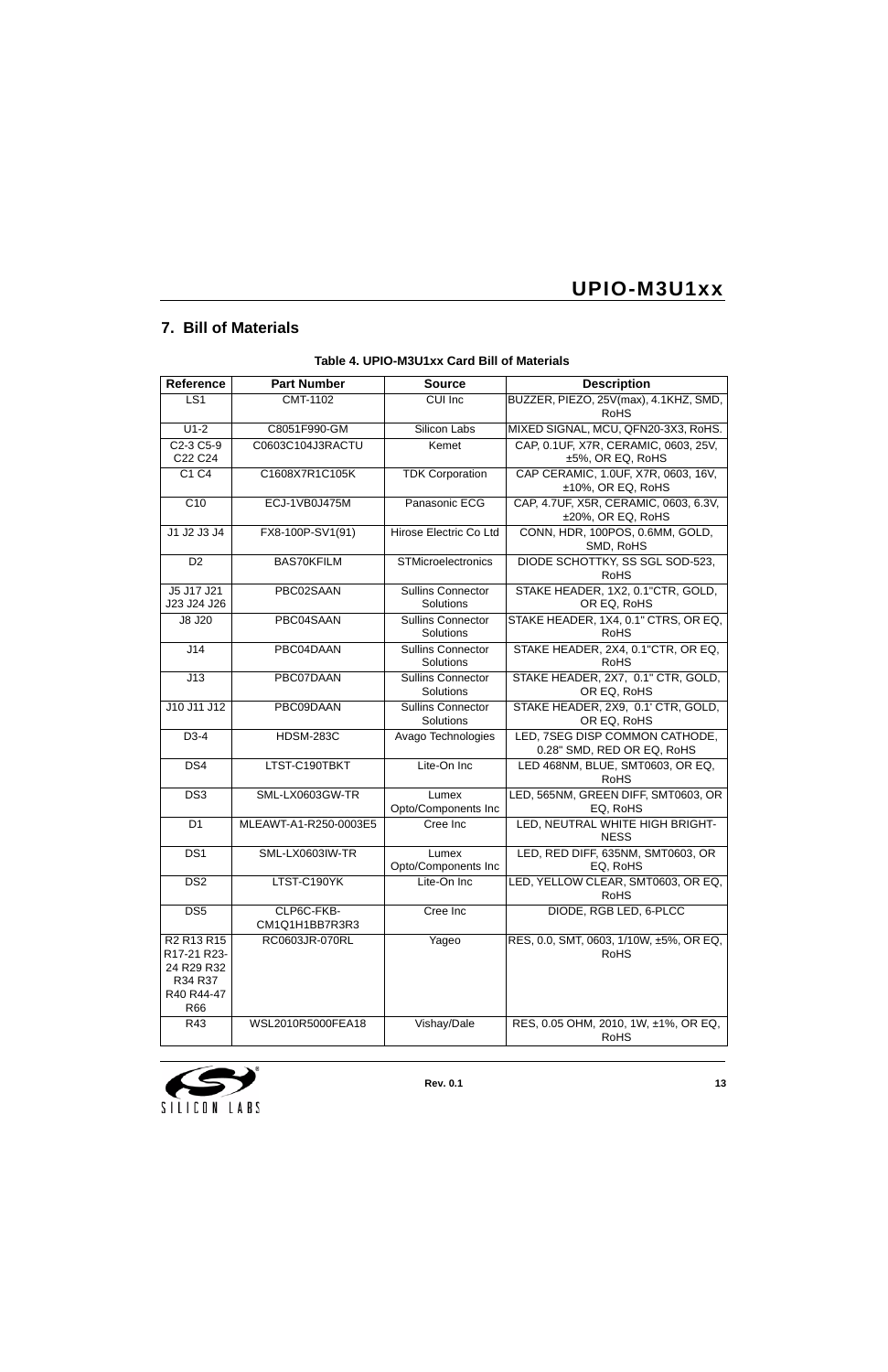| <b>Reference</b>                                  | <b>Part Number</b> | <b>Source</b>             | <b>Description</b>                     |
|---------------------------------------------------|--------------------|---------------------------|----------------------------------------|
| R <sub>11</sub> R <sub>14</sub>                   | ERJ-3EKF1003V      | Panasonic ECG             | RES, 100K, SMT, 0603, 1/10W, ±1%, OR   |
| R <sub>26</sub> -27 R <sub>30</sub>               |                    |                           | EQ, RoHS                               |
| R <sub>35</sub> R <sub>38</sub>                   |                    |                           |                                        |
| R <sub>6</sub> -7 R <sub>22</sub>                 | RC0603JR-071KL     | Yageo                     | RES, 1.0K OHM, SMT, 0603, 0W, ±5%,     |
|                                                   |                    |                           | <b>RoHS</b>                            |
| R <sub>1</sub> R <sub>3</sub> -5 R <sub>8</sub> - | RT0603DRD07330R    | Yageo                     | RES, 330, SMT, 0603, 1/10W, ±0.5%, OR  |
| 9 R <sub>16</sub> R <sub>25</sub>                 |                    |                           | EQ, RoHS                               |
| R48-65                                            |                    |                           |                                        |
| R <sub>10</sub> R <sub>12</sub>                   | ERJ-3EKF4751V      | Panasonic ECG             | RES, 4.75K OHM, SMT, 0603, 1/10W, ±1%, |
| R <sub>28</sub> R <sub>31</sub>                   |                    |                           | OR EQ, RoHS                            |
| R33 R36                                           |                    |                           |                                        |
| R <sub>39</sub>                                   |                    |                           |                                        |
| SW4                                               | EVQ-Q7GA50         | Panasonic ECG             | <b>5POS SPST JOYSTICK</b>              |
| SW <sub>2</sub> -3                                | EVQ-PAD04M         | Panasonic ECG             | SWITCH, LIGHT TOUCH, 130GF, 6MM SQ,    |
|                                                   |                    |                           | <b>RoHS</b>                            |
| Q1                                                | <b>STN724</b>      | <b>STMicroelectronics</b> | TRANS, NPN, SW 3A, 30V, SOT223,        |
|                                                   |                    |                           | STF724, RoHS                           |

**Table 4. UPIO-M3U1xx Card Bill of Materials (Continued)**

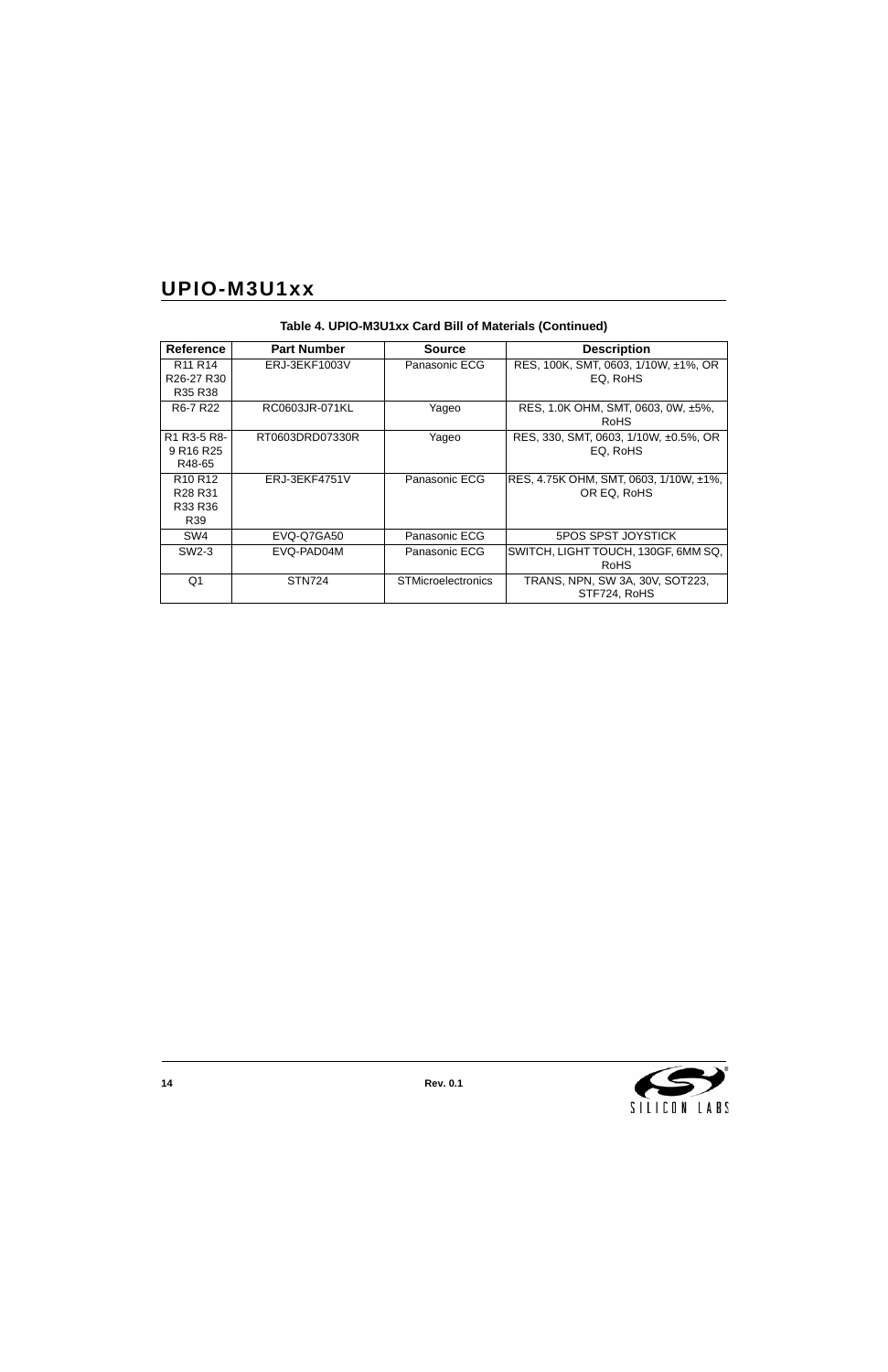## **APPENDIX—PIN DESCRIPTIONS**

<span id="page-14-0"></span>

| I/O Card<br>Pin | <b>Signal Name</b> | <b>Description</b>                                  |
|-----------------|--------------------|-----------------------------------------------------|
| 1               | LPTIMER_OUT_A      | PB4.5 header                                        |
| $\overline{2}$  | LPTIMER IN A       | PB3.3 header                                        |
| 3               | LIN_RX_B           |                                                     |
| 4               | LIN_TX_B           |                                                     |
| 5               | CAN RX A           |                                                     |
| $6\phantom{1}$  | CAN_TX_A           |                                                     |
| $\overline{7}$  | EXT_DMA_TRIG1      |                                                     |
| 8               | EXT_DMA_TRIG0      |                                                     |
| 9               | EXT_DAC_TRIG1      |                                                     |
| 10              | EXT_DAC_TRIG0      |                                                     |
| 11              | EXT_ADC_TRIG1      |                                                     |
| 12              | EXT_ADC_TRIG0      |                                                     |
| 13              | EXT_INT1           |                                                     |
| 14              | EXT_INT0           | PB2.4 header/Red DS1 LED                            |
| 15              | <b>WAKEUP1</b>     |                                                     |
| 16              | <b>WAKEUP0</b>     | PB1.15 header                                       |
| 17              | PORT_MATCH1        | PB3.11/External Voltage Regulator base drive output |
| 18              | PORT_MATCH0        | PB3.10/External Voltage Regulator OUT output        |
| 19              | GPIO15             | PB0.10H header                                      |
| 20              | GPIO14             | PB0.9H header                                       |
| 21              | GPIO13             | PB0.13 header                                       |
| 22              | GPIO12             | PB0.12 header                                       |
| 23              | GPIO11             | PB0.11 header                                       |
| 24              | GPIO10             | PB1.9H header                                       |
| $\overline{25}$ | GPIO09             | PB1.8H header                                       |
| 26              | GPIO08             | PB1.7H header                                       |
| 27              | GPIO07             | PB2.12 header                                       |
| 28              | GPIO06             | PB2.11 header                                       |
| 29              | GPIO05             | PB2.10 header                                       |
| 30              | GPIO04             | PB2.9 header                                        |
| 31              | GPIO03             | PB2.8 header                                        |
| 32              | GPIO02             | PB2.7 header/Blue DS4 LED                           |
| 33              | GPIO01             | PB2.6 header/Green DS3 LED                          |
| 34              | GPIO00             | PB2.5 header/Yellow DS2 LED                         |

#### **Table 5. UPIO-M3U1xx Card H1 Pin Descriptions (J1)**

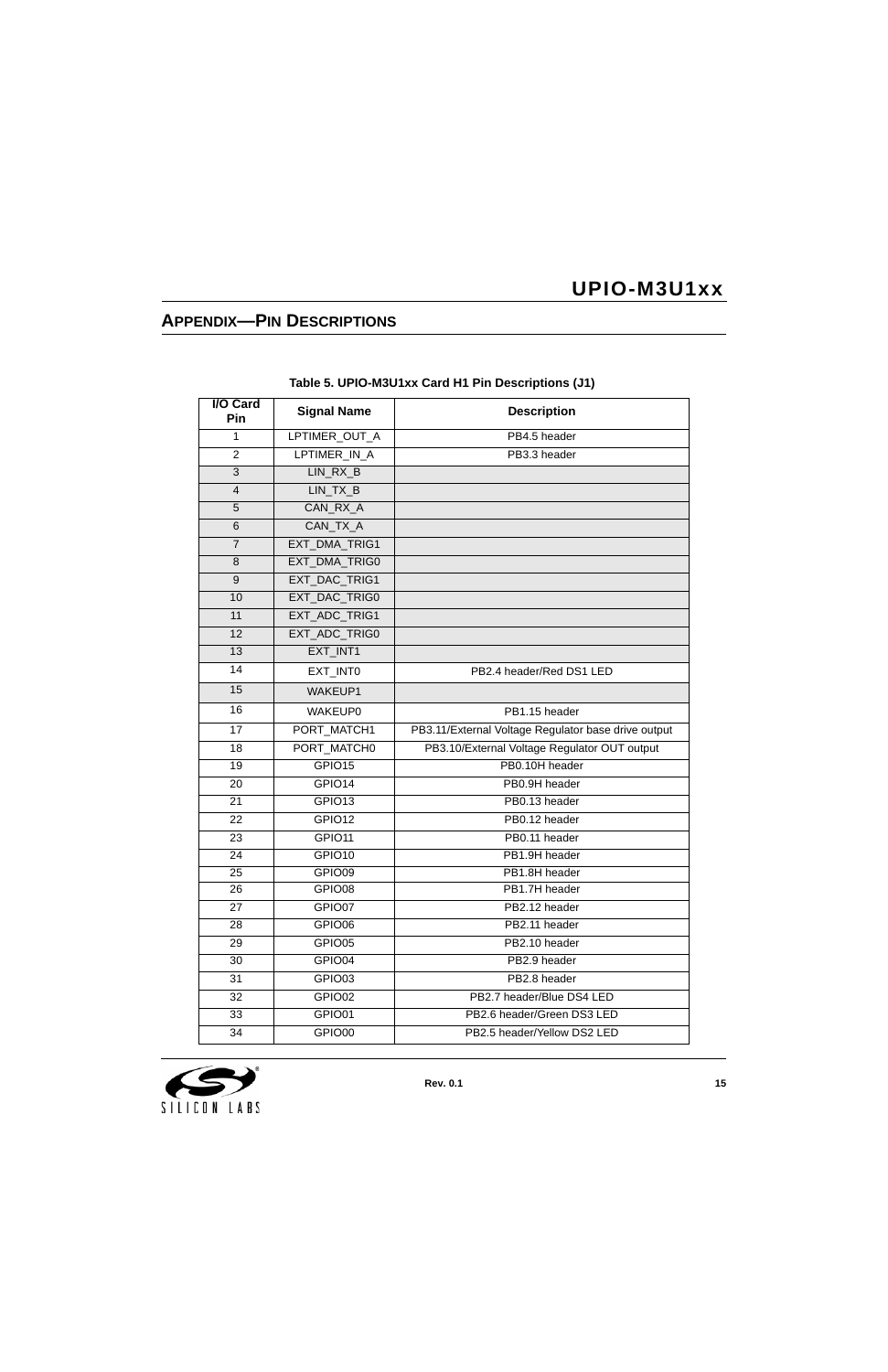| I/O Card<br>Pin | <b>Signal Name</b>   | <b>Description</b> |
|-----------------|----------------------|--------------------|
| 35              | <b>CLKOUT0</b>       |                    |
| 36              | I2SIN_DOUT_A         | PB3.5 header       |
| 37              | I2SIN_CLK_A          | PB3.4 header       |
| 38              | I2SIN_DFS_A          | PB3.3 header       |
| 39              | I2C_SCL_B            |                    |
| 40              | I2C_SDA_B            |                    |
| 41              | SPI NSS3 EZR         | PB3.2 header       |
| 42              | SPI_NSS2_EZR         | PB3.1 header       |
| 43              | SPI_NSS1_EZR         | PB3.0 header       |
| 44              | SPI_NSS0_EZR         | PB0.8 header       |
| 45              | SPI_MOSI_EZR         | PB0.7 header       |
| 46              | SPI_MISO_EZR         | PB0.6 header       |
| 47              | SPI_SCK_EZR          | PB0.5 header       |
| 48              | <b>UART CTS SYS</b>  | PB1.15 header      |
| 49              | UART_RTS_SYS         | PB1.14 header      |
| 50              | <b>UART RX SYS</b>   | PB1.13 header      |
| 51              | <b>GND</b>           |                    |
| 52              | UART_TX_SYS          | PB1.12 header      |
| 53              | UART_CTS_A           | PB4.5 header       |
| 54              | <b>UART_RTS_A</b>    | PB4.4 header       |
| 55              | UART_RX_A            | PB4.3 header       |
| 56              | <b>UART TX A</b>     | PB4.2 header       |
| 57              | TIMER_EX_B           |                    |
| 58              | TIMER_CT_B           |                    |
| 59              | TIMER_EX_A           | PB1.11 header      |
| 60              | TIMER_CT_A           |                    |
| 61              | <b>I2C SCL EZR</b>   | PB1.2/TRST header  |
| 62              | I2C SDA EZR          | PB1.1 header       |
| 63              | <b>I2SOUT_DOUT_A</b> |                    |
| 64              | I2SOUT_CLK_A         |                    |
| 65              | <b>I2SOUT DFS A</b>  | PB0.14 header      |
| 66              | PCA_CH1_B            |                    |
| 67              | PCA_CHO_B            |                    |
| 68              | PCA ECI B            |                    |
| 69              | PCA_CH1_A            | PB0.14 header      |
| 70              | PCA_CH0_A            | PB0.13 header      |
| $\overline{71}$ | PCA_ECI_A            |                    |

**Table 5. UPIO-M3U1xx Card H1 Pin Descriptions (J1) (Continued)**

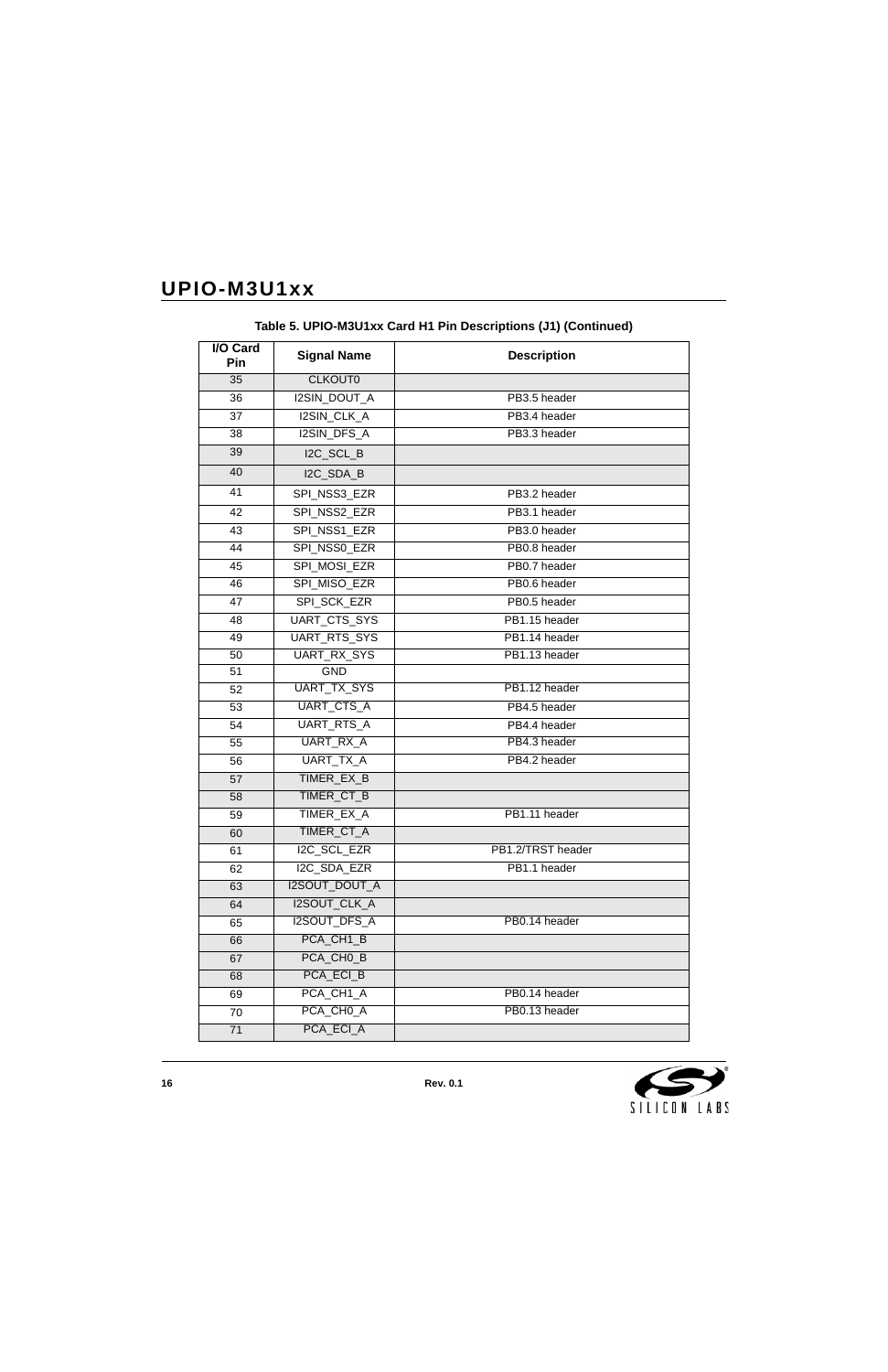| <b>I/O Card</b><br>Pin | <b>Signal Name</b>     | <b>Description</b>   |
|------------------------|------------------------|----------------------|
| $\overline{72}$        | LIN RX A               |                      |
| $\overline{73}$        | LIN TX A               |                      |
| 74                     | EPCA_CH5_A             |                      |
| $\overline{75}$        | EPCA CH4 A             |                      |
| 76                     | EPCA_CH3_A             |                      |
| 77                     | EPCA CH <sub>2</sub> A |                      |
| 78                     | EPCA_CH1_A             |                      |
| 79                     | EPCA_CHO_A             |                      |
| 80                     | EPCA ECI A             |                      |
| 81                     | USART_UCLK_B           |                      |
| 82                     | USART_CTS_B            |                      |
| 83                     | USART_RTS_B            |                      |
| $\overline{84}$        | USART_RX_B             | PB2.2 header         |
| 85                     | USART_TX_B             | PB2.1 header         |
| 86                     | SPI NSS3 A             | PB2.8 header         |
| $\overline{87}$        | SPI_NSS2_A             | PB2.9 header         |
| 88                     | SPI_NSS1_A             | PB2.10 header        |
| 89                     | SPI_NSS0_A             | PB2.11 header        |
| 90                     | SPI_MOSI_A             | PB2.14/Joystick left |
| 91                     | SPI_MISO_A             | PB2.13/Joystick up   |
| 92                     | SPI SCK A              | PB2.12 header        |
| 93                     | CAN_RX_B               |                      |
| 94                     | CAN_TX_B               |                      |
| 95                     | USART_UCLK_A           | PB0.4 header         |
| $\overline{96}$        | USART_CTS_A            | PB0.3 header         |
| P                      | USART_RTS_A            | PB0.2 header         |
| 98                     | USART_RX_A             | PB0.1 header         |
| 99                     | <b>USART TX A</b>      | PB0.0 header         |
| 100                    | <b>GND</b>             |                      |

**Table 5. UPIO-M3U1xx Card H1 Pin Descriptions (J1) (Continued)**

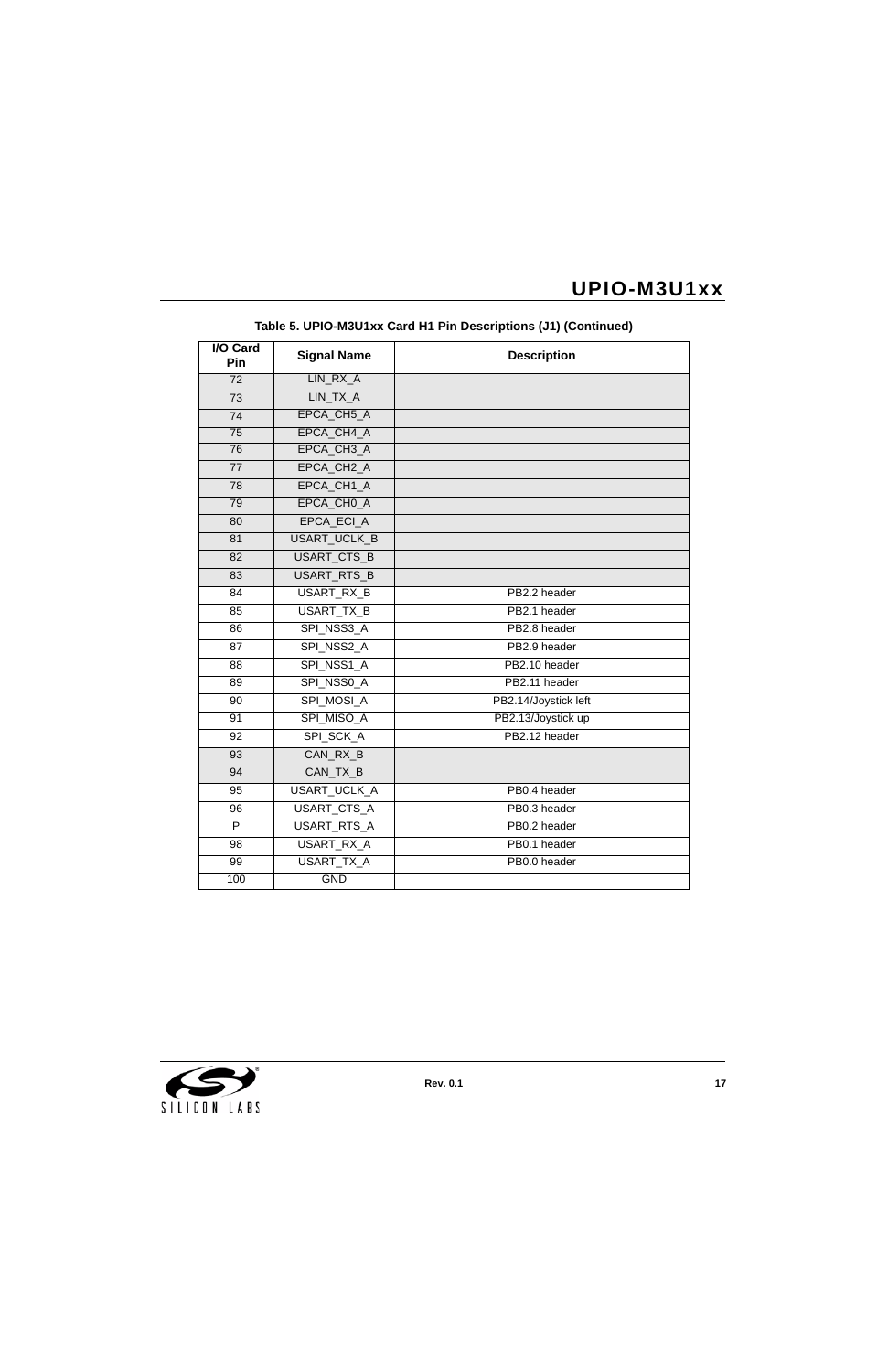<span id="page-17-0"></span>

| <b>I/O Card</b><br>Pin | <b>Signal Name</b>     | <b>Description</b> |
|------------------------|------------------------|--------------------|
| $\mathbf{1}$           | <b>CMOSCLK XTAL2 A</b> |                    |
| $\overline{2}$         | CMOSCLK_XTAL1_A        |                    |
| $\overline{3}$         | LCD_COM7_A             |                    |
| $\overline{4}$         | LCD_COM6_A             |                    |
| 5                      | LCD_COM5_A             |                    |
| 6                      | LCD_COM4_A             |                    |
| $\overline{7}$         | LCD_COM3_A             |                    |
| 8                      | LCD_COM2_A             |                    |
| 9                      | LCD_COM1_A             |                    |
| 10                     | LCD_COM0_A             |                    |
| 11                     | LCD_SEG39_A            |                    |
| $\overline{12}$        | LCD SEG38 A            |                    |
| 13                     | LCD_SEG37_A            |                    |
| 14                     | LCD_SEG36_A            |                    |
| 15                     | LCD_SEG35_A            |                    |
| 16                     | LCD_SEG34_A            |                    |
| 17                     | LCD_SEG33_A            |                    |
| 18                     | LCD_SEG32_A            |                    |
| 19                     | LCD_SEG31_A            |                    |
| 20                     | LCD_SEG30_A            |                    |
| 21                     | LCD_SEG29_A            |                    |
| 22                     | LCD_SEG28_A            |                    |
| 23                     | LCD_SEG27_A            |                    |
| 24                     | LCD_SEG26_A            |                    |
| $\overline{25}$        | LCD_SEG25_A            |                    |
| 26                     | LCD SEG24 A            |                    |
| 27                     | LCD_SEG23_A            |                    |
| 28                     | LCD_SEG22_A            |                    |
| 29                     | LCD_SEG21_A            |                    |
| 30                     | LCD_SEG20_A            |                    |
| 31                     | LCD_SEG19_A            |                    |
| 32                     | LCD SEG18 A            |                    |
| 33                     | LCD_SEG17_A            |                    |
| 34                     | LCD_SEG16_A            |                    |
| 35                     | LCD_SEG15_A            |                    |
| 36                     | LCD_SEG14_A            |                    |
| 37                     | LCD_SEG13_A            |                    |

**Table 6. UPIO-M3U1xx Card H2 Pin Descriptions (J2)**

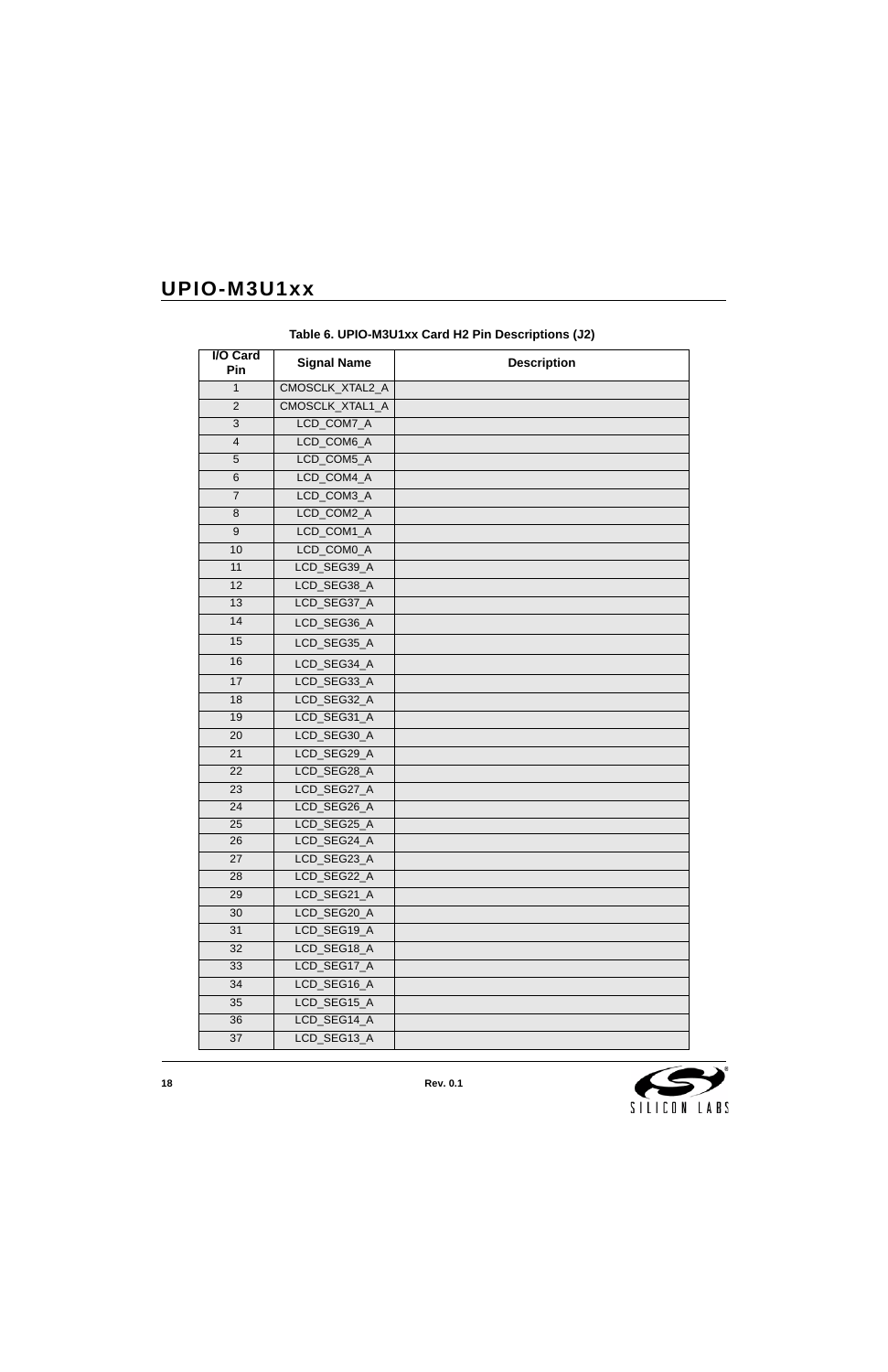| <b>I/O Card</b><br>Pin | <b>Signal Name</b> | <b>Description</b>                                |
|------------------------|--------------------|---------------------------------------------------|
| 38                     | LCD_SEG12_A        |                                                   |
| 39                     | LCD_SEG11_A        |                                                   |
| 40                     | LCD_SEG10_A        |                                                   |
| 41                     | LCD_SEG09_A        |                                                   |
| 42                     | LCD SEG08 A        |                                                   |
| 43                     | LCD_SEG07_A        |                                                   |
| 44                     | LCD_SEG06_A        |                                                   |
| 45                     | LCD_SEG05_A        |                                                   |
| 46                     | LCD_SEG04_A        |                                                   |
| 47                     | LCD_SEG03_A        |                                                   |
| 48                     | LCD_SEG02_A        |                                                   |
| 49                     | LCD_SEG01_A        |                                                   |
| 50                     | LCD_SEG00_A        |                                                   |
| 51                     | <b>GND</b>         |                                                   |
| 52                     | EMIF_BE0B          | PB3.9 header/External regulator circuit collector |
| 53                     | EMIF_CS1B          | PB3.8 header/External regulator circuit supply    |
| 54                     | EMIF_BE1B          | PB3.7 header                                      |
| 55                     | <b>EMIF_CS0B</b>   | PB3.6 header                                      |
| 56                     | <b>EMIF ALE</b>    | PB3.5 header                                      |
| 57                     | <b>EMIF_OEB</b>    | PB3.4 header                                      |
| 58                     | <b>EMIF_WRB</b>    | PB3.3 header                                      |
| 59                     | EMIF A0            | PB3.2 header                                      |
| 60                     | EMIF_A1            | PB3.1 header/Joystick right                       |
| 61                     | EMIF_A2            | PB3.0 header/Joystick down                        |
| 62                     | EMIF_A3            | PB2.14 header                                     |
| 63                     | EMIF A4            | PB2.13 header                                     |
| 64                     | EMIF_A5            | PB2.12 header                                     |
| 65                     | EMIF_A6            | PB2.11 header                                     |
| 66                     | EMIF A7            | PB2.10 header                                     |
| 67                     | EMIF_A8            | PB2.9 header                                      |
| 68                     | EMIF_A9            | PB2.8 header                                      |
| 69                     | EMIF_A10           | PB2.7 header                                      |
| 70                     | EMIF_A11           | PB2.6 header                                      |
| 71                     | EMIF_A12           | PB2.5 header                                      |
| 72                     | EMIF_A13           | PB2.4 header                                      |
| 73                     | EMIF_A14           | PB2.3 header                                      |
| 74                     | EMIF_A15           | PB2.2 header                                      |

### **Table 6. UPIO-M3U1xx Card H2 Pin Descriptions (J2) (Continued)**

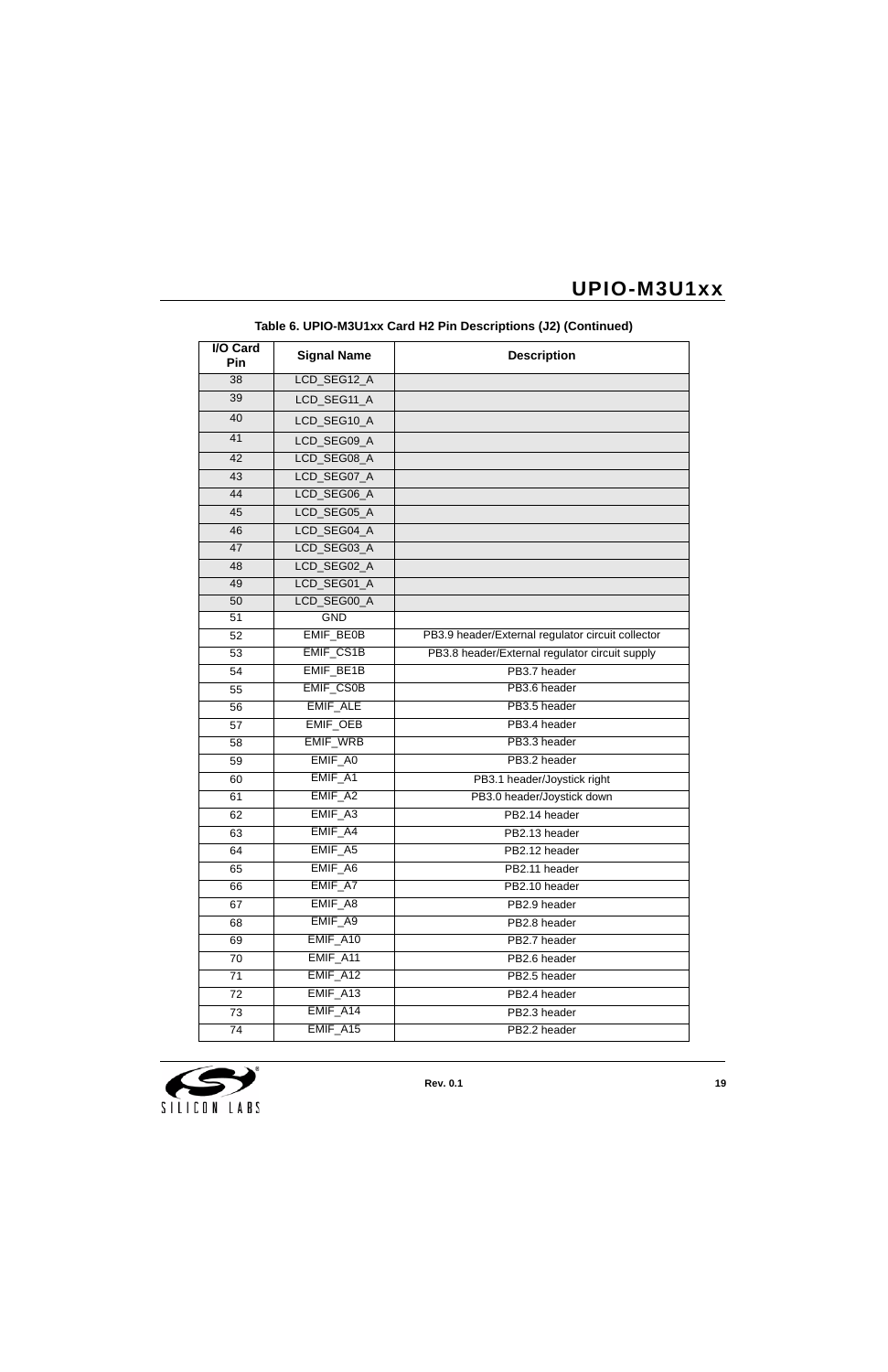| <b>I/O Card</b><br>Pin | <b>Signal Name</b>    | <b>Description</b>               |
|------------------------|-----------------------|----------------------------------|
| $\overline{75}$        | EMIF_A16              | PB2.1 header                     |
| $\overline{76}$        | EMIF_A17              | PB2.0 header                     |
| 77                     | EMIF A18              | PB1.15 header                    |
| 78                     | EMIF A19              | PB1.14 header                    |
| 79                     | EMIF_A20              | PB1.13 header                    |
| 80                     | EMIF_A21              | PB1.12 header                    |
| 81                     | EMIF A22              |                                  |
| 82                     | EMIF A23              |                                  |
| 83                     | HVGPIO7               |                                  |
| 84                     | HVGPIO6               |                                  |
| 85                     | HVGPIO5               | PB4.5 header                     |
| 86                     | HVGPIO4               | PB4.4 header/Piezo Buzzer        |
| 87                     | HVGPIO3               | PB4.3 header/Bright white D1 LED |
| 88                     | HVGPIO2               | PB4.2 header/Blue DS5 LED        |
| 89                     | HVGPIO1               | PB4.1 header/Green DS5 LED       |
| 90                     | HVGPIO0               | PB4.0 header/Red DS5 LED         |
| 91                     | EPCA_CH5_MOTOR        | PB4.5 header                     |
| 92                     | EPCA CH4 MOTOR        | PB4.4 header                     |
| 93                     | EPCA CH3 MOTOR        | PB4.3 header                     |
| 94                     | <b>EPCA CH2 MOTOR</b> | PB4.2 header                     |
| 95                     | EPCA_CH1_MOTOR        | PB4.1 header                     |
| 96                     | EPCA_CH0_MOTOR        | PB4.0 header                     |
| 97                     | EPCA_ECI_MOTOR        |                                  |
| 98                     | UDPBUS_SCL_A          | UDP motherboard I2C A clock      |
| 99                     | UDPBUS_SDA_A          | UDP motherboard I2C A data       |
| 100                    | <b>GND</b>            |                                  |

**Table 6. UPIO-M3U1xx Card H2 Pin Descriptions (J2) (Continued)**

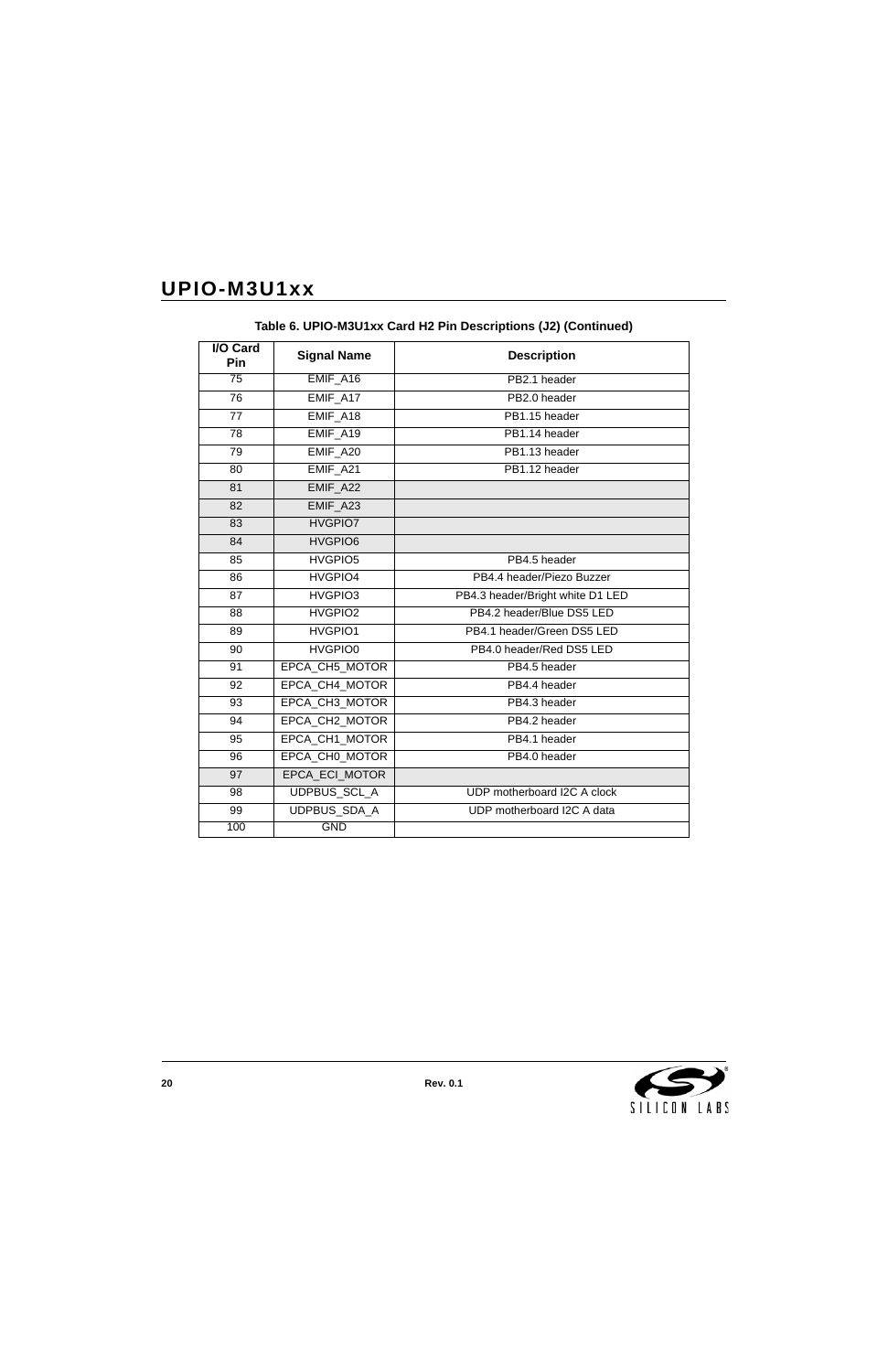<span id="page-20-0"></span>

| <b>I/O Card</b><br>Pin  | <b>Signal Name</b> | <b>Description</b> |
|-------------------------|--------------------|--------------------|
| $\mathbf{1}$            | $H3_100$           |                    |
| $\overline{2}$          | H3_99              |                    |
| $\overline{3}$          | $H3_98$            |                    |
| $\overline{\mathbf{4}}$ | $H3_97$            |                    |
| $\overline{5}$          | $H3_96$            |                    |
| $\overline{6}$          | $H3_95$            |                    |
| $\boldsymbol{7}$        | $H3_94$            |                    |
| $\overline{8}$          | $H3_93$            |                    |
| $\overline{9}$          | $H3_92$            |                    |
| 10                      | $H3_91$            |                    |
| 11                      | $H3_90$            |                    |
| 12                      | H3_89              |                    |
| 13                      | H3_88              |                    |
| 14                      | H3_87              |                    |
| 15                      | H3_86              |                    |
| 16                      | H3_85              |                    |
| 17                      | $H3_84$            |                    |
| 18                      | H3_83              |                    |
| $19$                    | H3_82              |                    |
| $\overline{20}$         | $H3_81$            |                    |
| $\overline{21}$         | H3_80              |                    |
| 22                      | H3_79              |                    |
| $\overline{23}$         | $H3_78$            |                    |
| 24                      | $H3_77$            |                    |
| 25                      | $H3_76$            |                    |
| $\overline{26}$         | $H3_75$            |                    |
| 27                      | $H3_74$            |                    |
| 28                      | $H3_73$            |                    |
| 29                      | $H3_72$            |                    |
| 30                      | $H3_71$            |                    |
| 31                      | $H3_70$            |                    |
| 32                      | H3_69              |                    |
| 33                      | H3_68              |                    |
| 34                      | $H3_67$            |                    |
| 35                      | $H3_66$            |                    |
| 36                      | $H3_65$            |                    |

**Table 7. UPIO-M3U1xx Card H3 Pin Descriptions (J3)**

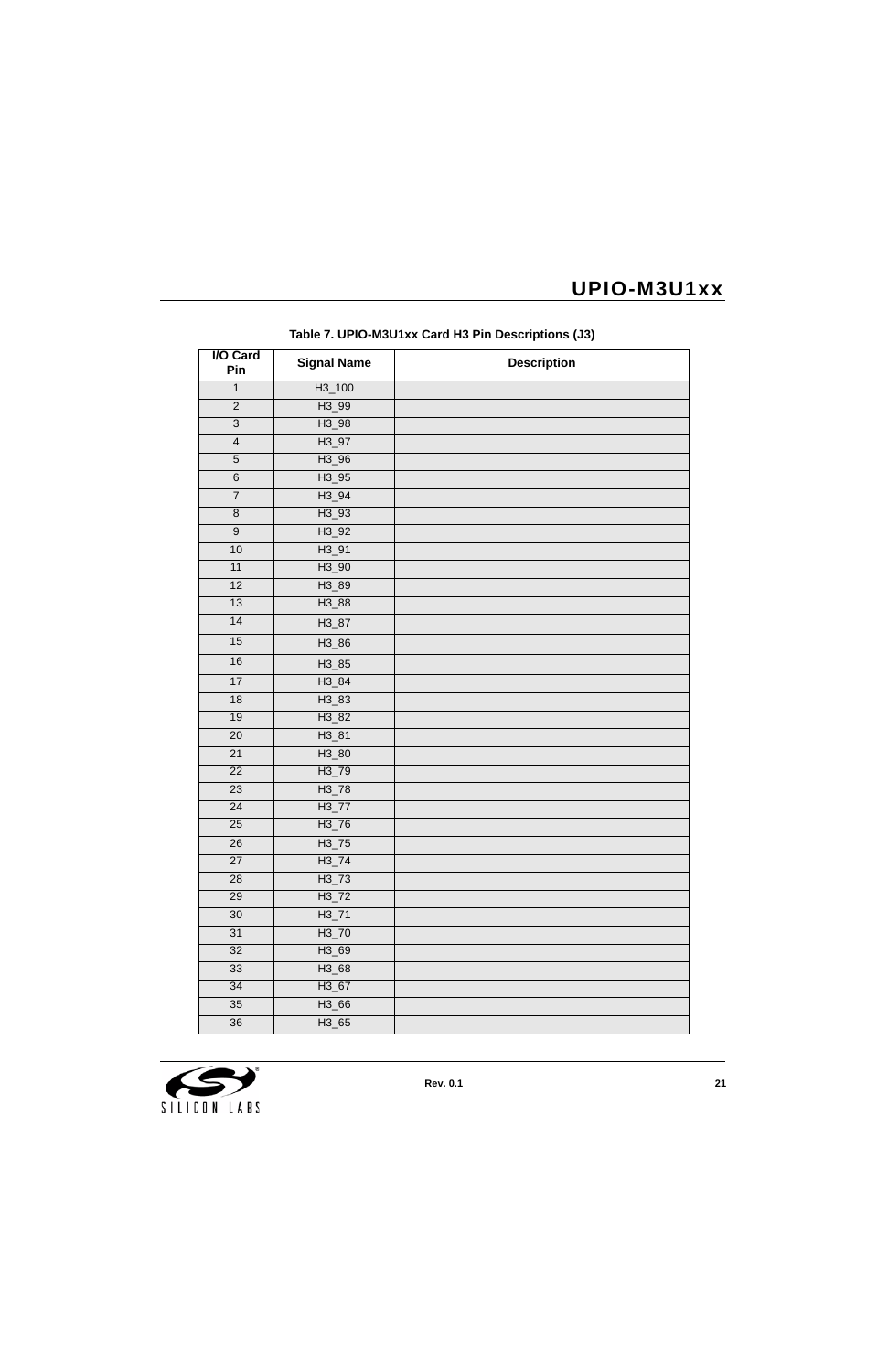| I/O Card<br>Pin | <b>Signal Name</b>    | <b>Description</b>                  |
|-----------------|-----------------------|-------------------------------------|
| 37              | H3_64                 |                                     |
| 38              | H3_63                 |                                     |
| 39              | H3 62                 |                                     |
| 40              | H3_61                 |                                     |
| 41              | H3_60                 |                                     |
| 42              | H3_59                 |                                     |
| 43              | H3_58                 |                                     |
| 44              | $H3_57$               |                                     |
| 45              | H3_56                 |                                     |
| 46              | $H3_55$               |                                     |
| 47              | UART_SYS_EN           |                                     |
| 48              | VCP_EN                |                                     |
| 49              | JTAG_TDI_A            | PB1.4/TDI header                    |
| 50              | JTAG_TDO_A            | PB1.3/TDO header                    |
| 51              | <b>GND</b>            |                                     |
| 52              | nc                    |                                     |
| 53              | C <sub>2_</sub> DAT_E |                                     |
| 54              | C <sub>2_CLK_E</sub>  |                                     |
| 55              | C <sub>2_</sub> DAT_D |                                     |
| 56              | C <sub>2_</sub> CLK_D |                                     |
| 57              | C <sub>2</sub> _DAT_C |                                     |
| 58              | C <sub>2_</sub> CLK_C |                                     |
| 59              | C <sub>2</sub> _DAT_B |                                     |
| 60              | C <sub>2_CLK_B</sub>  |                                     |
| 61              | C <sub>2_</sub> DAT_A |                                     |
| 62              | C <sub>2_</sub> CLK_A |                                     |
| 63              | EBID_NSS              |                                     |
| 64              | <b>EBID_MISO</b>      |                                     |
| 65              | <b>EBID_MOSI</b>      |                                     |
| 66              | EBID_SCK              |                                     |
| 67              | <b>GND</b>            |                                     |
| 68              | PWR_SYS_BULK          | 3.3 V power supply for EBID devices |
| 69              | PWR_SYS_BULK          |                                     |
| 70              | <b>VCC_3.3V</b>       |                                     |
| 71              | $VCC_3.3V$            |                                     |
| 72              | $VCC_3.3V$            |                                     |
| $\overline{73}$ | $VCC_3.3V$            |                                     |

**Table 7. UPIO-M3U1xx Card H3 Pin Descriptions (J3) (Continued)**

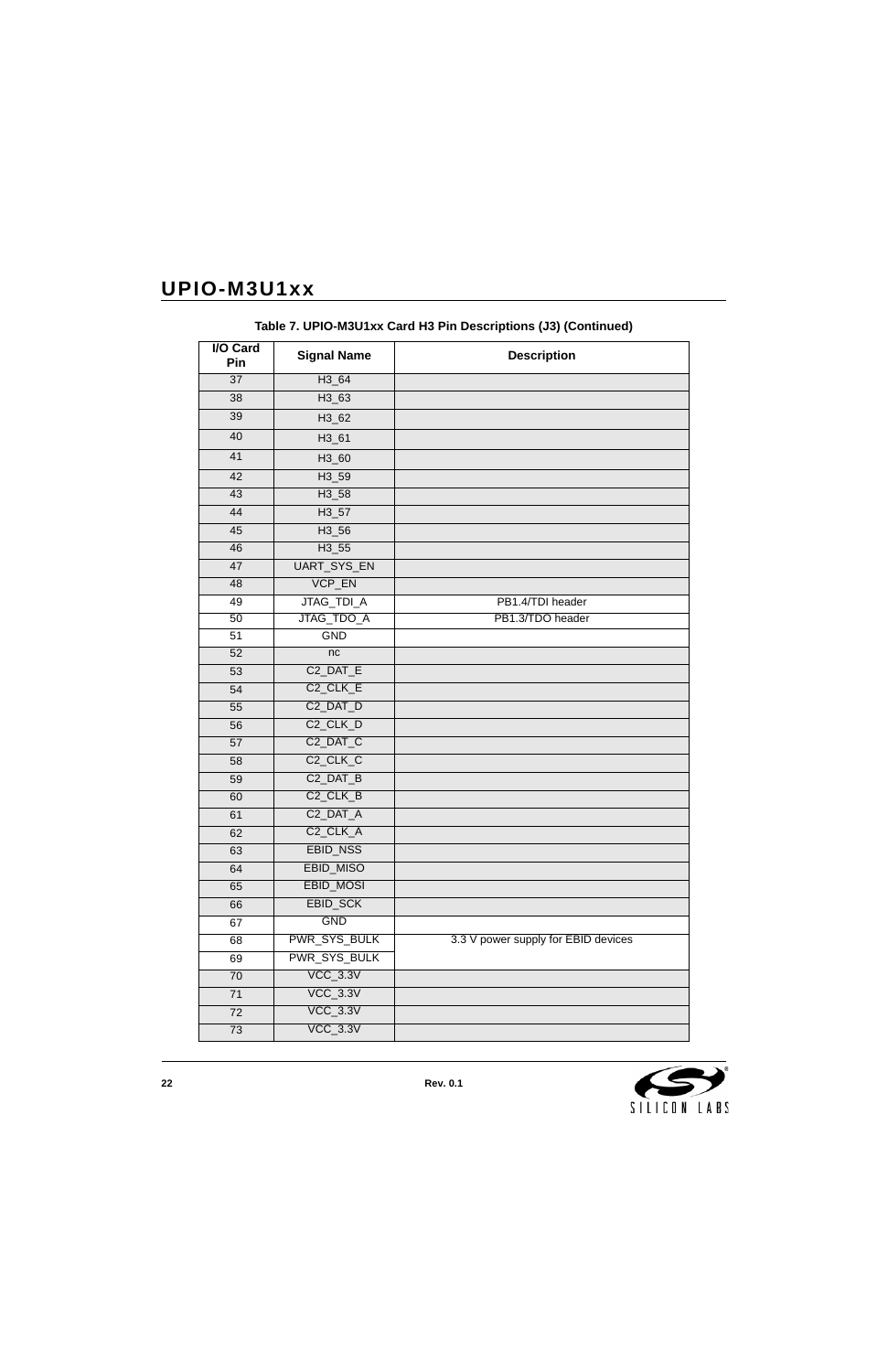| <b>I/O Card</b><br>Pin | <b>Signal Name</b> | <b>Description</b>                                    |
|------------------------|--------------------|-------------------------------------------------------|
| 74                     | PWR_5.0_BULK       | 5.0 V power from the UDP motherboard                  |
| $\overline{75}$        | PWR 5.0 BULK       |                                                       |
| 76                     | PWR_5.0_BULK       |                                                       |
| 77                     | PWR 5.0 BULK       |                                                       |
| 78                     | PWR_VPP_BULK       |                                                       |
| 79                     | PWR_VPP_BULK       |                                                       |
| 80                     | PWR HV2 BUS        | High Drive I/O power 2                                |
| 81                     | PWR HV2 BUS        |                                                       |
| 82                     | PWR_HV1_BUS        | High Drive I/O power 1                                |
| 83                     | PWR HV1 BUS        |                                                       |
| 84                     | <b>PWR AUX BUS</b> |                                                       |
| 85                     | PWR AUX BUS        |                                                       |
| 86                     | PWR_IO_BUS         | Connects power from the MCU card to the radio and I/O |
| 87                     | <b>PWR IO BUS</b>  | cards                                                 |
| 88                     | PWR IO OUT         |                                                       |
| 89                     | PWR IO OUT         |                                                       |
| 90                     | PWR_IO_IN          |                                                       |
| 91                     | PWR IO IN          |                                                       |
| 92                     | PWR RADIO OUT      |                                                       |
| 93                     | PWR RADIO OUT      |                                                       |
| 94                     | PWR_RADIO_IN       |                                                       |
| 95                     | PWR_RADIO_IN       |                                                       |
| 96                     | PWR_VDD_OUT        |                                                       |
| 97                     | PWR VDD OUT        |                                                       |
| 98                     | PWR VDD IN         |                                                       |
| 99                     | PWR_VDD_IN         |                                                       |
| 100                    | <b>GND</b>         |                                                       |

### **Table 7. UPIO-M3U1xx Card H3 Pin Descriptions (J3) (Continued)**

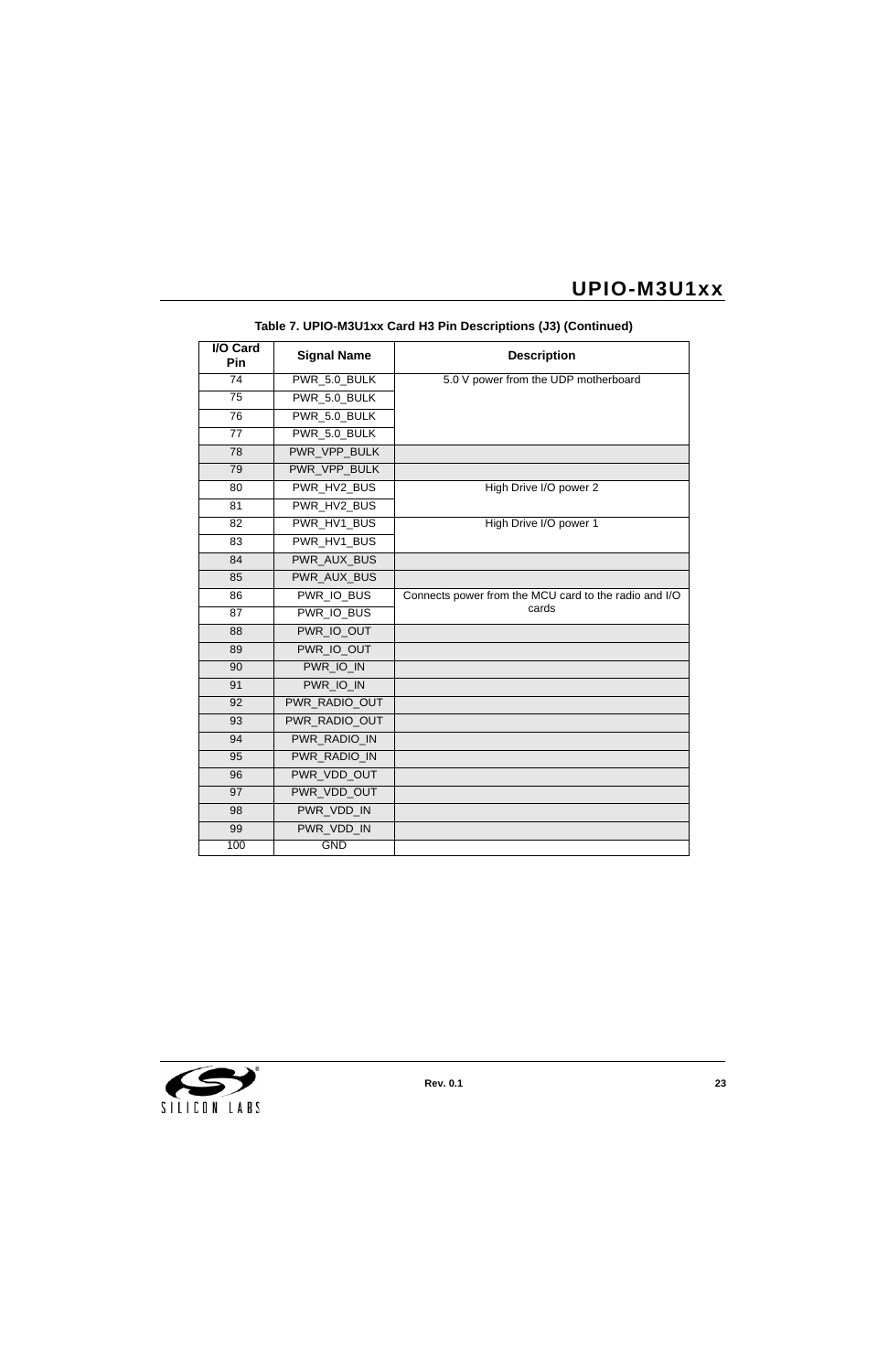<span id="page-23-0"></span>

| I/O Card<br>Pin | <b>Signal Name</b> | <b>Description</b>                                              |
|-----------------|--------------------|-----------------------------------------------------------------|
| $\mathbf{1}$    | <b>GND</b>         |                                                                 |
| $\overline{2}$  | H4_99              |                                                                 |
| 3               | H4_98              |                                                                 |
| $\overline{4}$  | H4_97              |                                                                 |
| 5               | <b>ITM_CLK</b>     |                                                                 |
| 6               | ITM_DAT3           |                                                                 |
| $\overline{7}$  | ITM_DAT2           |                                                                 |
| 8               | ITM_DAT1           |                                                                 |
| 9               | ITM_DAT0           |                                                                 |
| 10              | H4_91              |                                                                 |
| 11              | EZR_GPIO4          |                                                                 |
| 12              | EZR_GPIO3          |                                                                 |
| 13              | EZR_GPIO2          |                                                                 |
| 14              | EZR_GPIO1          |                                                                 |
| 15              | EZR GPIO0          |                                                                 |
| 16              | EZR_VDI            |                                                                 |
| 17              | EZR_ARSSI          |                                                                 |
| 18              | EZR_RESET          |                                                                 |
| 19              | EZR_SI100X_RX      |                                                                 |
| 20              | EZR_FFIT           |                                                                 |
| 21              | EZR_DTO            |                                                                 |
| 22              | EZR_SI100X_TX      |                                                                 |
| 23              | <b>EZR NFFS</b>    | PB2.3 header                                                    |
| 24              | EZRP_NIRQ          |                                                                 |
| $\overline{25}$ | <b>EZRP_SDN</b>    | PB2.2 header                                                    |
| 26              | GND                |                                                                 |
| 27              | EZRP_RX_DATA_OUT   | PB2.1 header                                                    |
| 28              | EZRO_RX_CLK_OUT    | PB2.0 header                                                    |
| 29              | EZRP_TX_DATA_IN    | PB1.15 header                                                   |
| 30              | <b>GND</b>         |                                                                 |
| 31              | EZRP_CLK_IN        | PB1.14 header                                                   |
| 32              | <b>GND</b>         |                                                                 |
| 33              | EXTREG_BD_A        | PB3.11 header/External Voltage Regulator base drive out-<br>put |
| 34              | EXTREG_OUT_A       | PB3.10 header/External Voltage Regulator OUT output             |
| 35              | EXTREG_SN_A        | PB3.9 header/External Voltage Regulator SN input                |

**Table 8. UPIO-M3U1xx Card H4 Pin Descriptions (J4)**

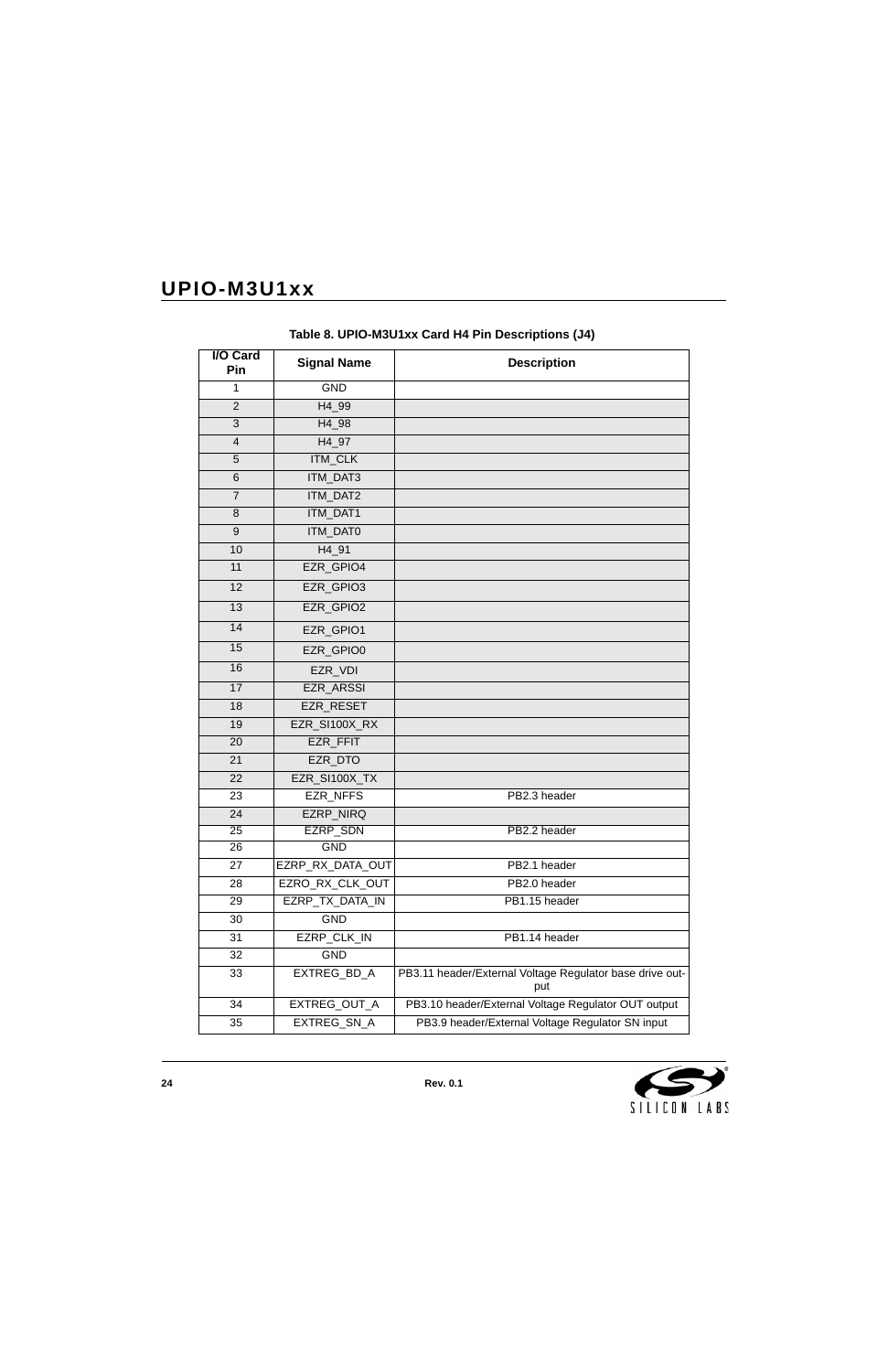| <b>I/O Card</b><br>Pin | <b>Signal Name</b> | <b>Description</b>                               |
|------------------------|--------------------|--------------------------------------------------|
| 36                     | EXTREG_SP_A        | PB3.8 header/External Voltage Regulator SP input |
| 37                     | I2V_INN_A          | PB0.8 header                                     |
| 38                     | I2V_INP_A          | PB0.7 header                                     |
| 39                     | <b>GND</b>         |                                                  |
| 40                     | HVDA INN B         |                                                  |
| 41                     | HVDA_INP_B         |                                                  |
| 42                     | HVDA_INN_A         |                                                  |
| 43                     | HVDA_INP_A         |                                                  |
| 44                     | <b>GND</b>         |                                                  |
| 45                     | CP_NEG_B           | PB3.5 header/Switch SW3                          |
| 46                     | CP_POS_B           | PB3.4 header/Switch SW2                          |
| 47                     | CP_NEG_A           | PB2.14 header                                    |
| 48                     | CP POS A           | PB2.13 header                                    |
| 49                     | CP_OUTA_A          | PB1.0H header                                    |
| 50                     | CP_OUT_A           | PB0.15H header                                   |
| 51                     | <b>IDAC_B</b>      | PB0.13 header                                    |
| 52                     | <b>IDAC_A</b>      | PB0.14 header                                    |
| 53                     | <b>GND</b>         |                                                  |
| 54                     | DAC_OUT3           |                                                  |
| 55                     | DAC_OUT2           |                                                  |
| 56                     | DAC_OUT1           |                                                  |
| 57                     | DAC_OUT0           |                                                  |
| 58                     | DAC_VREFGND        |                                                  |
| 59                     | <b>DAC VREF</b>    |                                                  |
| 60                     | <b>GND</b>         |                                                  |
| 61                     | ADC IN3            | PB1.11 header                                    |
| 62                     | ADC_IN2            | PB1.10 header                                    |
| 63                     | ADC_IN1            | PB1.6H header                                    |
| 64                     | ADC_IN0            | PB1.5H header                                    |
| 65                     | <b>ADC VREFGND</b> | PB0.11 header                                    |
| 66                     | ADC_VREF           | PB1.12 header                                    |
| 67                     | <b>GND</b>         |                                                  |
| 68                     | C2D_RX15_A         |                                                  |
| 69                     | <b>C2D RX14 A</b>  |                                                  |
| 70                     | C2D_RX13_A         |                                                  |
| 71                     | C2D_RX12_A         |                                                  |
| 72                     | C2D_RX11_A         |                                                  |

### **Table 8. UPIO-M3U1xx Card H4 Pin Descriptions (J4) (Continued)**

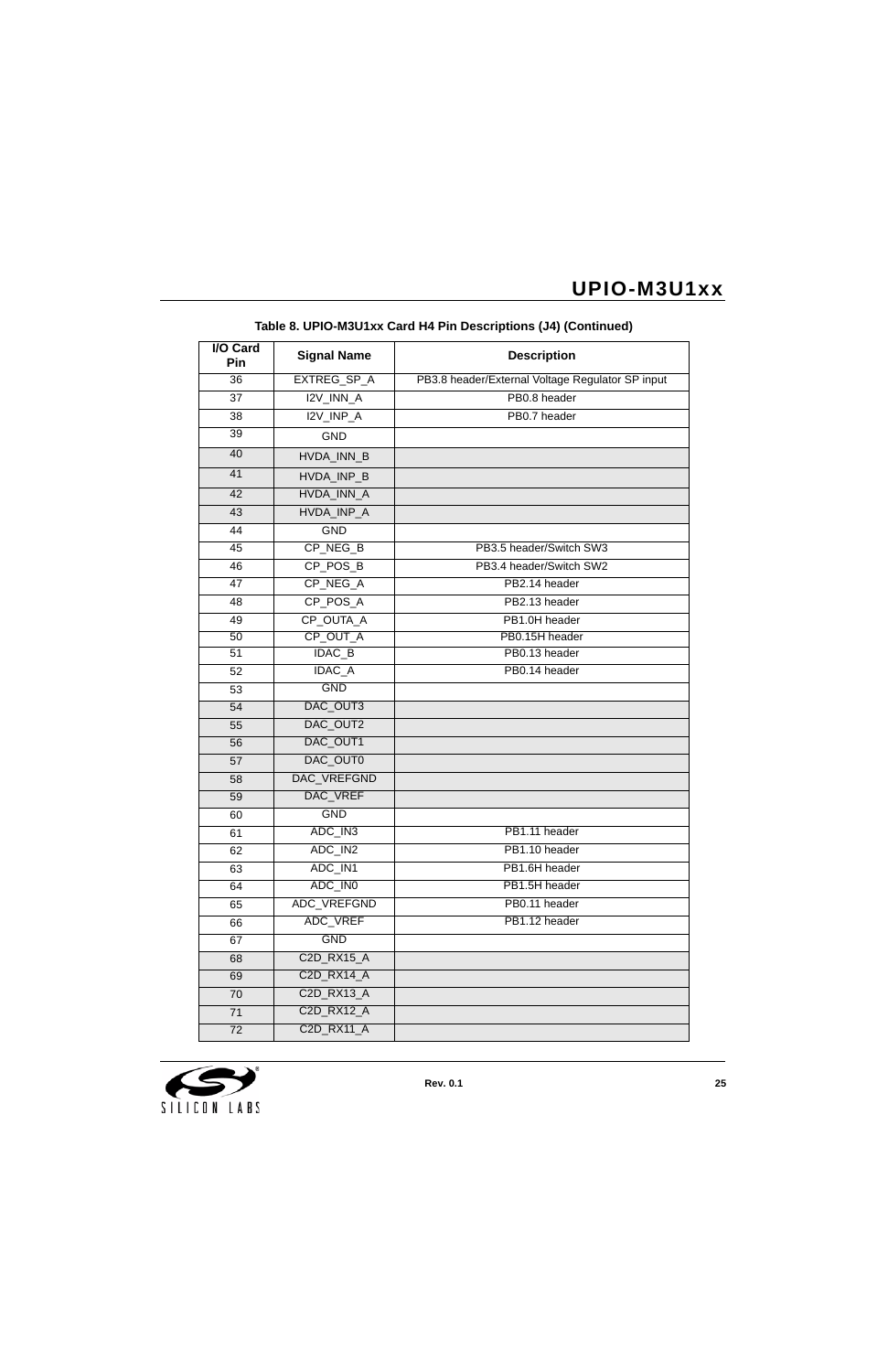| <b>I/O Card</b><br>Pin | <b>Signal Name</b> | <b>Description</b> |
|------------------------|--------------------|--------------------|
| $\overline{73}$        | <b>C2D RX10 A</b>  |                    |
| 74                     | C2D_RX09_A         |                    |
| 75                     | <b>C2D RX08 A</b>  |                    |
| 76                     | C2D_RX07_A         |                    |
| $\overline{77}$        | C2D_RX06_A         |                    |
| 78                     | C2D_RX05_A         |                    |
| 79                     | <b>C2D RX04 A</b>  |                    |
| 80                     | C2D_RX03_A         |                    |
| 81                     | <b>C2D RX02 A</b>  |                    |
| 82                     | C2D_RX01_A         |                    |
| 83                     | C2D_RX00_A         |                    |
| 84                     | C2D TX15 A         |                    |
| 85                     | C2D_TX14_A         |                    |
| 86                     | C2D_TX13_A         |                    |
| 87                     | C2D_TX12_A         |                    |
| 88                     | C2D_TX11_A         |                    |
| 89                     | C2D_TX10_A         |                    |
| 90                     | C2D_TX09_A         |                    |
| 91                     | C2D_TX08_A         |                    |
| 92                     | C2D_TX07_A         |                    |
| 93                     | C2D TX06 A         | PB0.8 header       |
| 94                     | C2D_TX05_A         | PB0.7 header       |
| 95                     | C2D_TX04_A         | PB0.6 header       |
| 96                     | C2D TX03 A         | PB0.5 header       |
| $\overline{97}$        | C2D_TX02_A         | PB0.4 header       |
| 98                     | C2D_TX01_A         | PB0.3 header       |
| 99                     | C2D_TX00_A         | PB0.2 header       |
| 100                    | <b>GND</b>         |                    |

**Table 8. UPIO-M3U1xx Card H4 Pin Descriptions (J4) (Continued)**

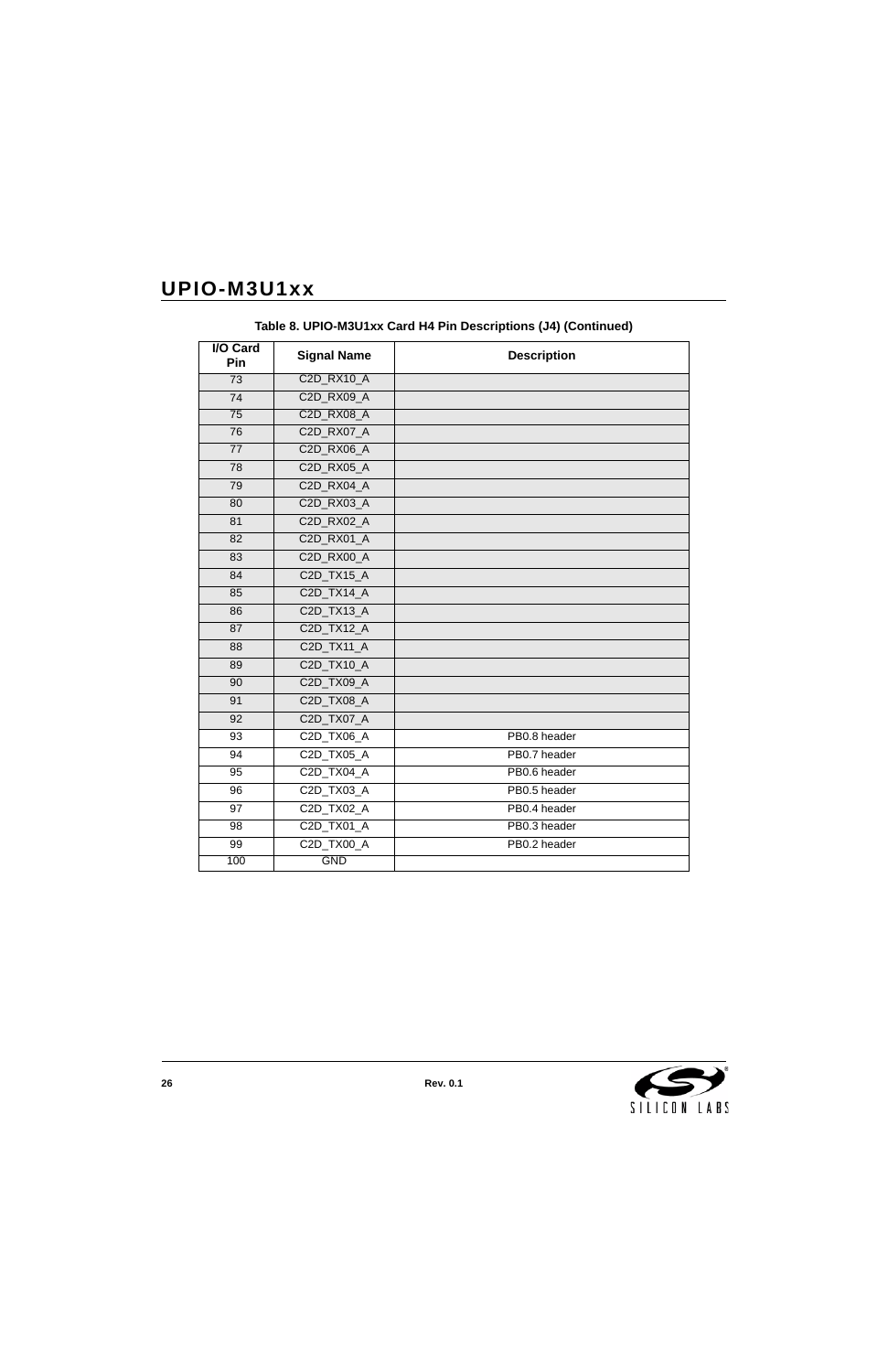**NOTES:**